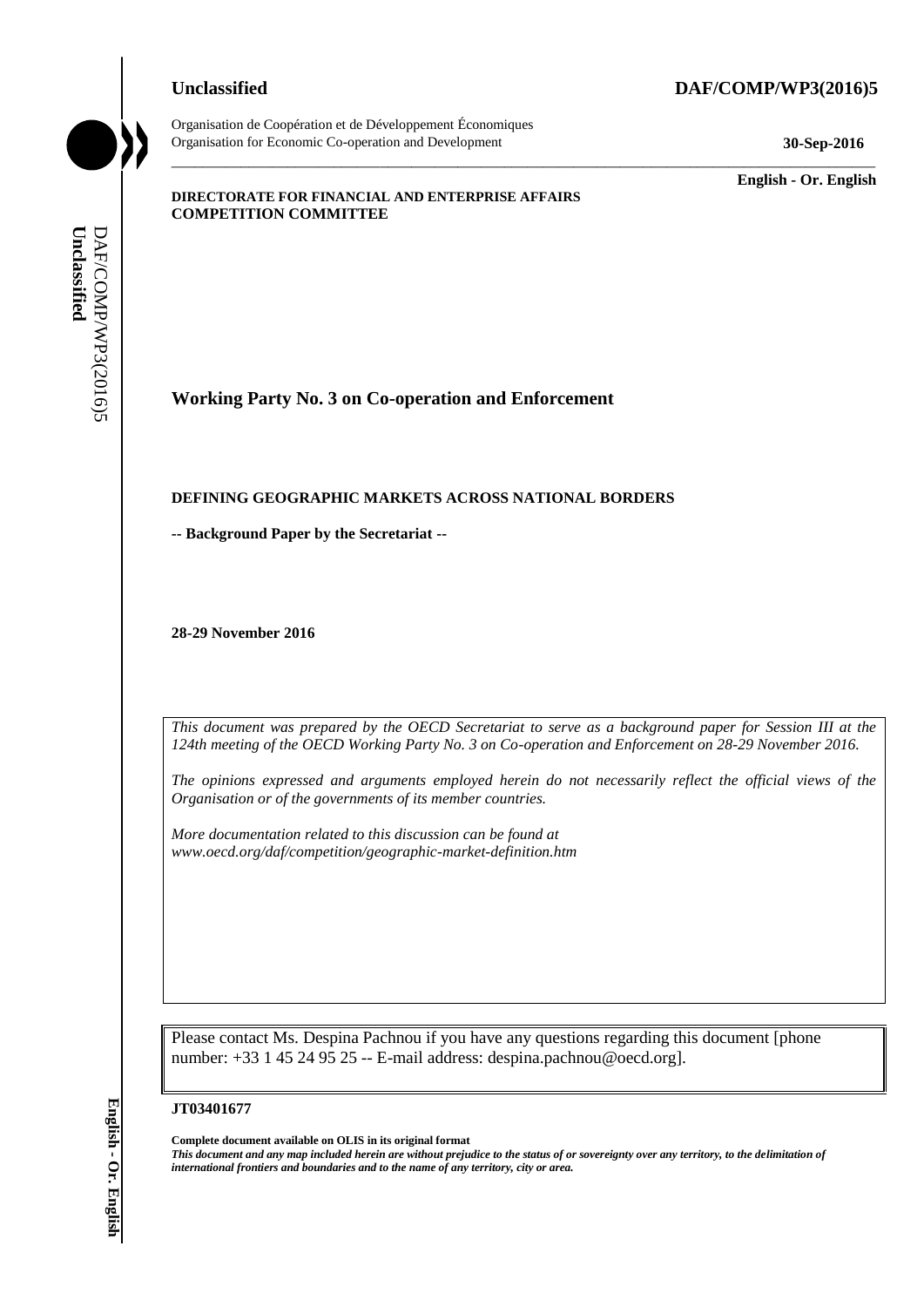l

#### <span id="page-1-0"></span>**DEFINING GEOGRAPHIC MARKETS ACROSS NATIONAL BORDERS**

*Background paper by the Secretariat \**

#### **Abstract**

Geographic market definition is an important and challenging exercise that defies cursory analysis. This paper describes the process with an emphasis on markets that may extend beyond national borders. It also discusses how geographic market definition fits relative to competitive assessment, and the tendency of some authorities to leave definition open in cases where no competition concerns are present.

The range of evidence that must be considered when assessing the geographic scope of markets is wide. Significant price differences across countries may point to heterogeneity in competitive conditions, and therefore a narrower market definition, but pricing analysis can generate misleading results. Import flows and their responsiveness to a SSNIP should also be considered, but this process can be speculative and is viewed sceptically by some competition authorities. In light of the complexities and criticisms inherent in the use of pricing and import data, competition authorities and practitioners should carefully consider ancillary evidence as well. While they may not be determinative on their own, product characteristics, transport costs, regulatory and trade barriers, consumer preferences and market dynamics play an important role in shaping the geographic scope of a market.

New challenges may emerge in future market definition exercises. In particular, there are variations in the treatment of foreign competition in merger assessment guidelines across jurisdictions. Although it appears that these variations have not led to substantially different decisions across jurisdictions, they may create uncertainty. Competition authorities should remain vigilant to the fact that an overly expansive (or unnecessary) geographic market definition could impact future merger cases, and could undermine the efficacy of remedies. This risk is particularly pronounced given current market trends, which could indicate an increase in global market definitions (or at least claims of global markets from notifying parties). As a result, authorities should use caution, take in all the available evidence and, whenever possible, cooperate with each other in the definition of international geographic markets.

\* This paper was written by James Mancini, OECD Competition Division, with valuable comments from Sabine Zigelski and Despina Pachnou.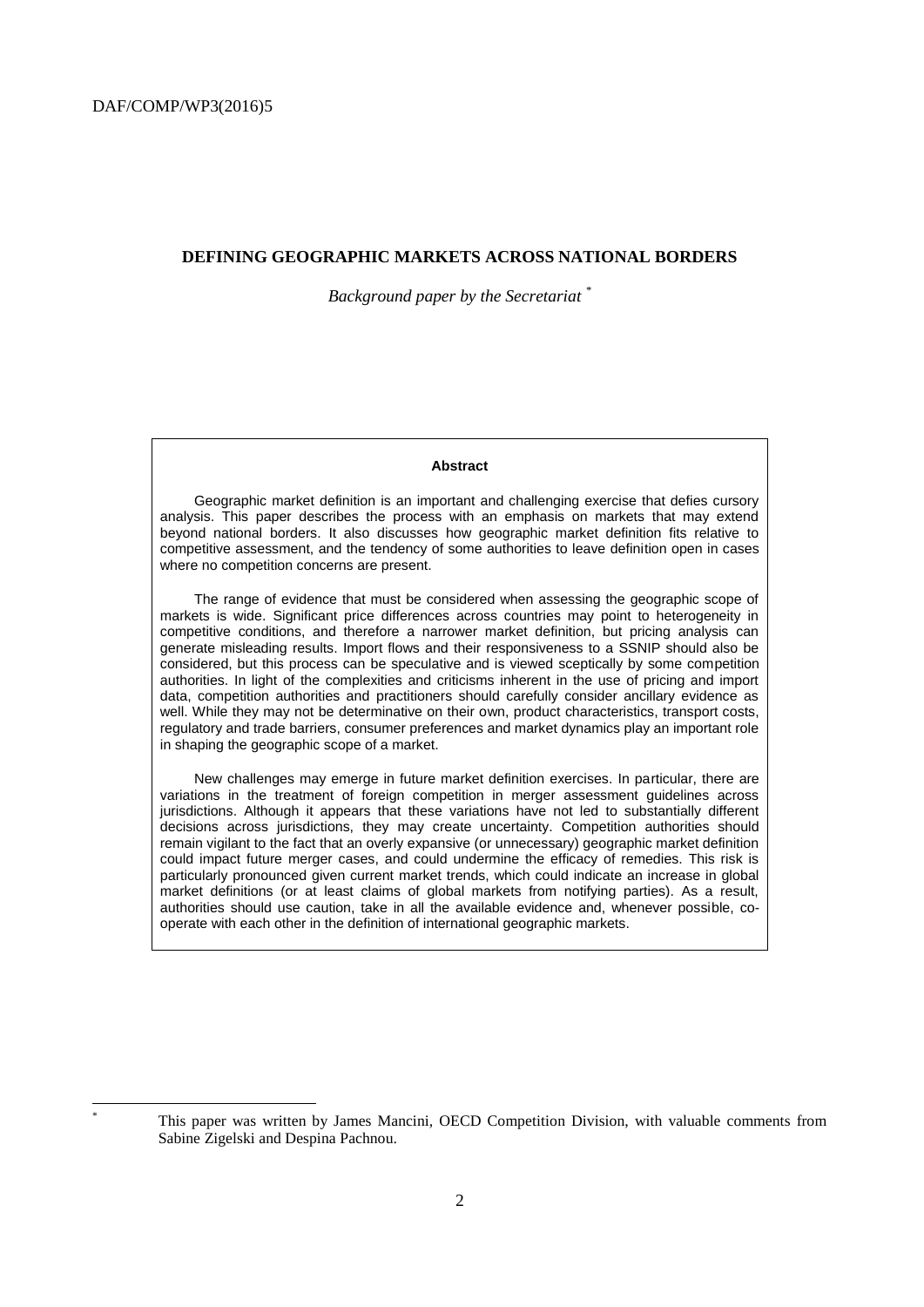## **TABLE OF CONTENTS**

| 1.                                                                                         |  |
|--------------------------------------------------------------------------------------------|--|
| $\overline{2}$ .                                                                           |  |
| 2.1                                                                                        |  |
| 2.2                                                                                        |  |
| 3 <sub>1</sub>                                                                             |  |
| 3.1                                                                                        |  |
| 3.2                                                                                        |  |
| 3.3                                                                                        |  |
|                                                                                            |  |
| Variation in the treatment of foreign competition in merger assessment guidelines17<br>4.1 |  |
| 4.2                                                                                        |  |
| 4.3                                                                                        |  |
| 5.                                                                                         |  |
|                                                                                            |  |
|                                                                                            |  |
|                                                                                            |  |
|                                                                                            |  |
|                                                                                            |  |
|                                                                                            |  |
|                                                                                            |  |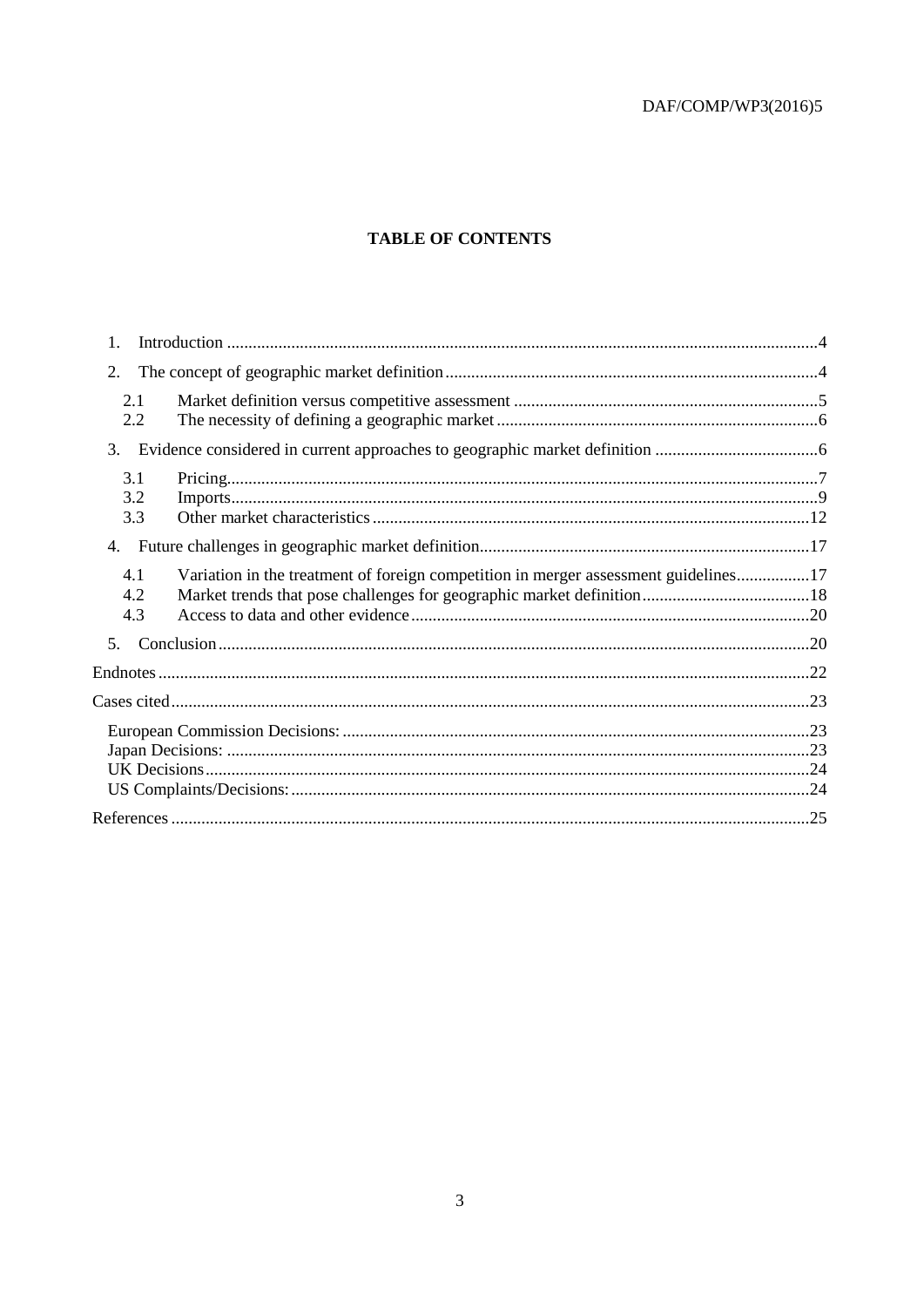## <span id="page-3-0"></span>**1. Introduction**

1. The definition of a geographic market in merger reviews or antitrust proceedings can be a controversial process. As with product market definition, parties may be motivated to promote the geographic definition that best alleviates concerns about the competitive impacts of a merger or other conduct (often the widest possible market definition). This can lead to pronounced disagreement with competition authorities, particularly where there is a possibility that a market stretches beyond national borders. In such cases, parties often raise the spectre of low-cost foreign competition, whether actual or potential, and emphasise the effects of globalisation. Competition authorities may need to tread carefully given the implications of broad geographic market definition decisions for future cases involving the same market. For instance, characterising a market as global rather than regional, continental or an even broader subset of the globe can significantly affect future merger approvals within and beyond a competition authority's jurisdiction.

2. So how should enforcers and practitioners approach geographic market definition involving broader than national markets? In 2012, the OECD Competition Committee held a Roundtable meeting on market definition that highlighted some of the challenges inherent in the process and concluded that, despite criticism and some assertions that it is unnecessary, market definition remains an important step in a competition investigation (see OECD, 2012). Many of the complexities identified with respect to product market definition in those discussions apply equally to geographic market definition. However, there are also some unique considerations that apply only to delineating the geographic scope of a market. This paper will identify some of these considerations. Specifically:

- **Section 2** provides a brief introduction to the concepts behind geographic market definition.
- **Section 3** describes current approaches to geographic market definition in terms of evidence and analysis. It describes the benefits and drawbacks of using pricing and import data, and identifies some areas of controversy, such as supply substitution. It also identifies a range of ancillary factors that should inform analysis supporting the delineation of a geographic market.
- **Section 4** sets out some of the specific challenges associated with defining geographic markets, including differences in approaches across jurisdictions. It also identifies some of the long-term considerations that may affect future geographic market definition exercises, particularly the potential broadening of geographic market scopes and the attendant implications for competition authority data access and co-operation.

3. In sum, this paper seeks to underline the importance of a well-designed approach to geographic market definition, as well as the need to consider all available evidence rather than rely on one particular tool or indicator. Further, there is a pressing need in increasingly globalised markets for competition authorities to share information as well as experience in order to inform market definition decisions.

### <span id="page-3-1"></span>**2. The concept of geographic market definition**

4. The definition of an antitrust market is an important process for competition authorities and practitioners in order to assess the competitive effects of a merger or firm conduct. OECD (2012) summed up this process of market definition as follows:

*"Market definition serves several purposes in identifying the scope of competition in a market. The main goal of market definition is to assess the existence, creation or strengthening of market power, which is defined as the ability of the firm to keep the price above the long-run competitive level. The market shares of the respective firms provide an indication of market power. Market*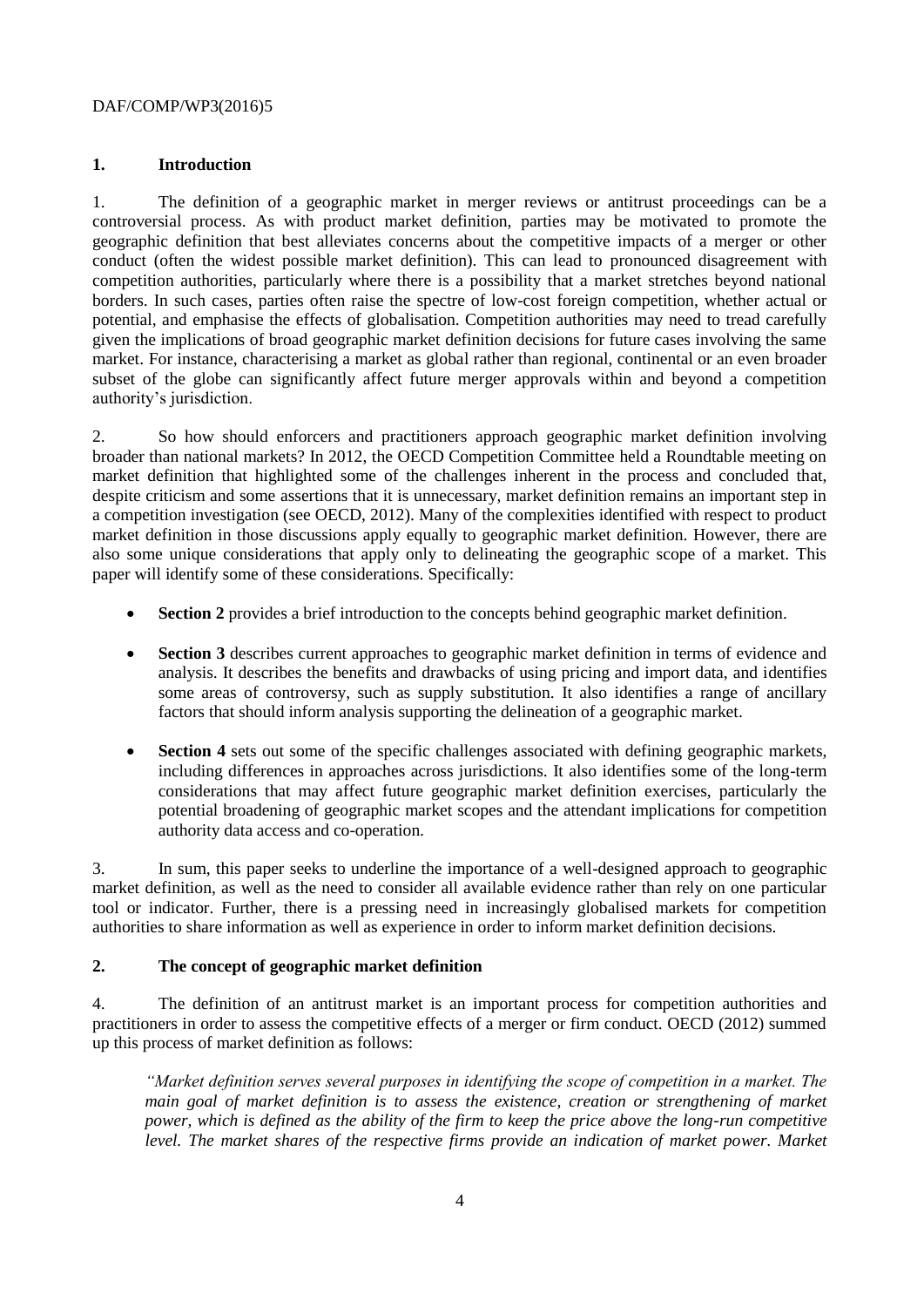*definition also facilitates the identification of relevant competitors and is useful in evaluating the risk of potential co-ordinated effects in mergers. In addition, identifying the area of competition allows other relevant competition issues to be examined, such as potential barriers to entry."*

5. A market is defined both in terms of the relevant product and the geographical area within its scope. The US antitrust authorities' Horizontal Merger Guidelines note that "The arena of competition affected by the merger may be geographically bounded if geography limits some customers' willingness or ability to substitute to some products, or some suppliers' willingness or ability to serve some customers. Both supplier and customer locations can affect this" (p. 13). The Guidelines indicate that geographic markets are generally based on the location of the suppliers, unless suppliers are able to discriminate based on consumer location (as described in Section 3.1). The European Commission ("EC") has for its part emphasised consumer location, noting that "market definition is essentially a customer-focused exercise: it is all about finding out what alternative suppliers are available to customers in a given area. If customers cannot rely on suppliers located outside of this area, those other suppliers are not part of the relevant geographic market" (EC, 2015).

6. The most commonly used tool in market definition is called the hypothetical monopolist test. This test generally defines the geographic market as the smallest area in which a hypothetical monopolist could profitably impose a small but significant and non-transitory increase in price (SSNIP) above the competitive price level.<sup>1</sup> So, for example, the geographic market for groceries in a remote area would consist of the narrowest region in which a single supermarket could profitably impose a 5-10% price increase on its customers due to (i) the inability (or unwillingness) of those customers to travel to purchase from substitute stores located outside the region and (ii) the inability of supermarkets outside of the region to supply customers within it. In some high-technology industries where there are only a handful of producers and sophisticated consumers around the world, the geographic market could be defined as global, since a hypothetical monopolist in a narrower geography could find a SSNIP is unprofitable due to the availability of other substitutes from foreign producers.

7. Critical loss analysis is a quantitative method for carrying out a SSNIP test. A critical loss is the decrease in demand that would be sufficient to make a SSNIP unprofitable, despite the increased margins for a hypothetical monopolist on each sale. To implement this analysis, the critical elasticity must be computed – that is, the elasticity at which a SSNIP would be unprofitable. If the actual elasticity observed in a market is below the critical elasticity, the imposition of a SSNIP by a hypothetical monopolist would therefore be expected to be profitable, since the resulting drop in demand would be less than the critical loss (see OECD, 2012, p. 36 for further discussion). Critical loss analysis has been criticised by some who find that it implies high margins make merging firms less likely to raise prices (O'Brien and Wickelgren, 2003). As noted in OECD (2012, p.39): "If the necessary information to carry out a thorough critical loss analysis is available, that is diversion ratios and margins are known, this information in itself would almost be sufficient to estimate market power directly without defining a relevant market in the first place." Because such data is often not available, alternatives including econometric analysis, pricing event studies and qualitative evidence are often used. OECD (2012) advised that "Even when the necessary data to perform the hypothetical monopolist test are not available, this test provides a coherent conceptual framework to define the relevant market" (p. 11).

#### <span id="page-4-0"></span>*2.1 Market definition versus competitive assessment*

8. The concept of market definition is, in formal competition authority proceedings, presented as distinct from the assessment of market competition. However, the precise boundaries between factors that should be the focus of market definition and those that should be the focus of the competitive assessment are not always clear. All of the evidence discussed in this paper is relevant for geographic market definition, but much of it could also inform the competitive assessment, and competition authorities tend to make a judgment regarding whether to consider evidence in geographic market definition, competitive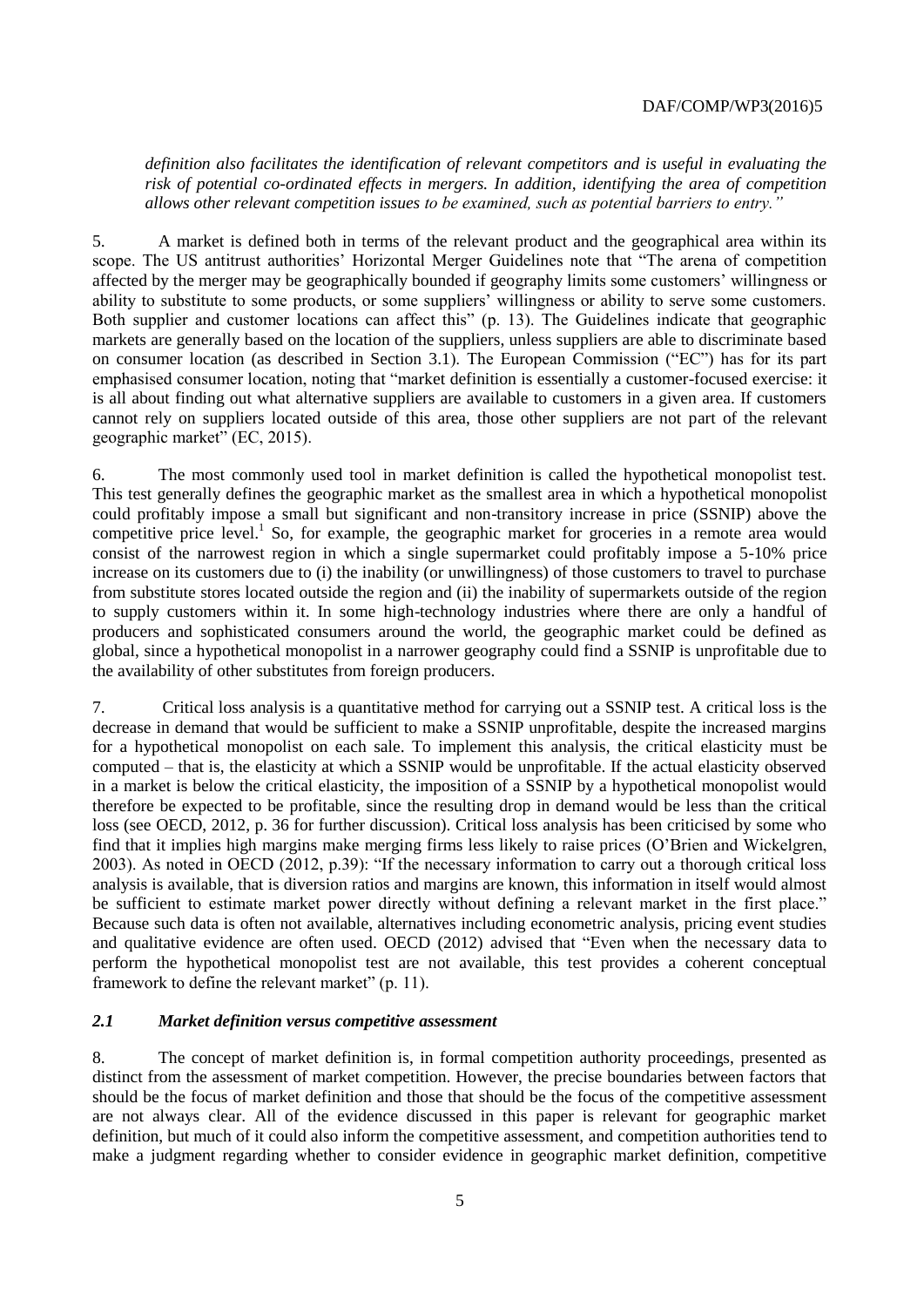assessment, or both. For instance, Fletcher and Lyons (2016) observe that evidence in EC decisions tends to be duplicated in both stages. This challenge is somewhat less pronounced in the US due to its more narrow approach to supply substitution (discussed below in Section [0\)](#page-8-0), but is common across many jurisdictions. In general, though, some duplication is to be expected to a certain extent – the hypothetical monopolist test for geographic market definition is often not straightforward, and could therefore require a wide range of relevant evidence as enumerated in this paper.

## <span id="page-5-0"></span>*2.2 The necessity of defining a geographic market*

9. When reviewing cases for which there are no competition concerns regardless of the geographic scope of a market, the approach often adopted by courts and competition authorities is to keep geographic market definition open. The use of this approach is particularly reflected in EC decisions, which generally note that any plausible geographic definition in the case at hand would not affect its conclusions. Examples discussed in this paper include: *Panasonic/Sanyo, Glencore/Xstrata, Arsenal/DSP, United Brands, GALP Energia/ExxonMobil* (with respect to bitumen), *Arjowiggins/M-real Zanders Reflex* and *SSAB/Rautaruukki.* 

10. A US District Court decision in *Advocate Health Care* provides the following summary, albeit in the context of a case regarding local market definition (p. 6):

*"The geographic market "need not . . . be defined with scientific precision," [United States v. Connecticut National Bank, 418 U.S. 656, 669 (1974)], but "must be sufficiently defined so that the Court understands in which part of the country competition is threatened," [Federal Trade Commission v. Cardinal Health, Inc., 12 F. Supp. 2d 34, 49 (D.D.C. 1998)]. "The FTC's failure to sufficiently define the relevant geographic market can be grounds to deny the requested injunction.""*

11. Keeping geographic market definition open can save time and resources for competition authorities reviewing mergers when there are no competition concerns regardless of the geographic scope of the market. It also prevents authorities from reaching an unnecessary market definition that may affect future cases based on cursory analysis.

12. However, this approach is not always an option – as noted above, it is confined to cases in which no competition concerns have been identified. Neglecting to define a geographic market in controversial cases involving prohibitions, or remedies that are likely to be challenged before a court, can leave competition authority actions open to challenge and create uncertainty. Further, this approach could be criticised for perceived arbitrariness and for causing uncertainty (see, for instance, Padilla, 2001). That being said, the impact on a case's outcome could be neutral. The then-UK OFT, in its guidance on market definition, stated: "[w]hether a potential competitive constraint is labelled supply side substitution (and so part of market definition) or potential entry (and so not within the market) should not matter for the overall competitive assessment" (2004, p. 14). Given the risks, however, caution may be the best strategy.

### <span id="page-5-1"></span>**3. Evidence considered in current approaches to geographic market definition**

13. The analytical thinking behind geographic market definition is similar to that of product market definition, although the relevant evidence for geographic market definition is somewhat unique. The section below describes common approaches to the two primary datasets considered by competition authorities in geographic market definition: pricing and imports. It will review the challenges inherent in analysing these types of data, and the criticisms of relying exclusively on them. Finally, it will identify ancillary quantitative and qualitative evidence that should complement any consideration of pricing and imports; namely product characteristics, transport costs, regulatory and trade barriers, consumer preferences and market dynamics.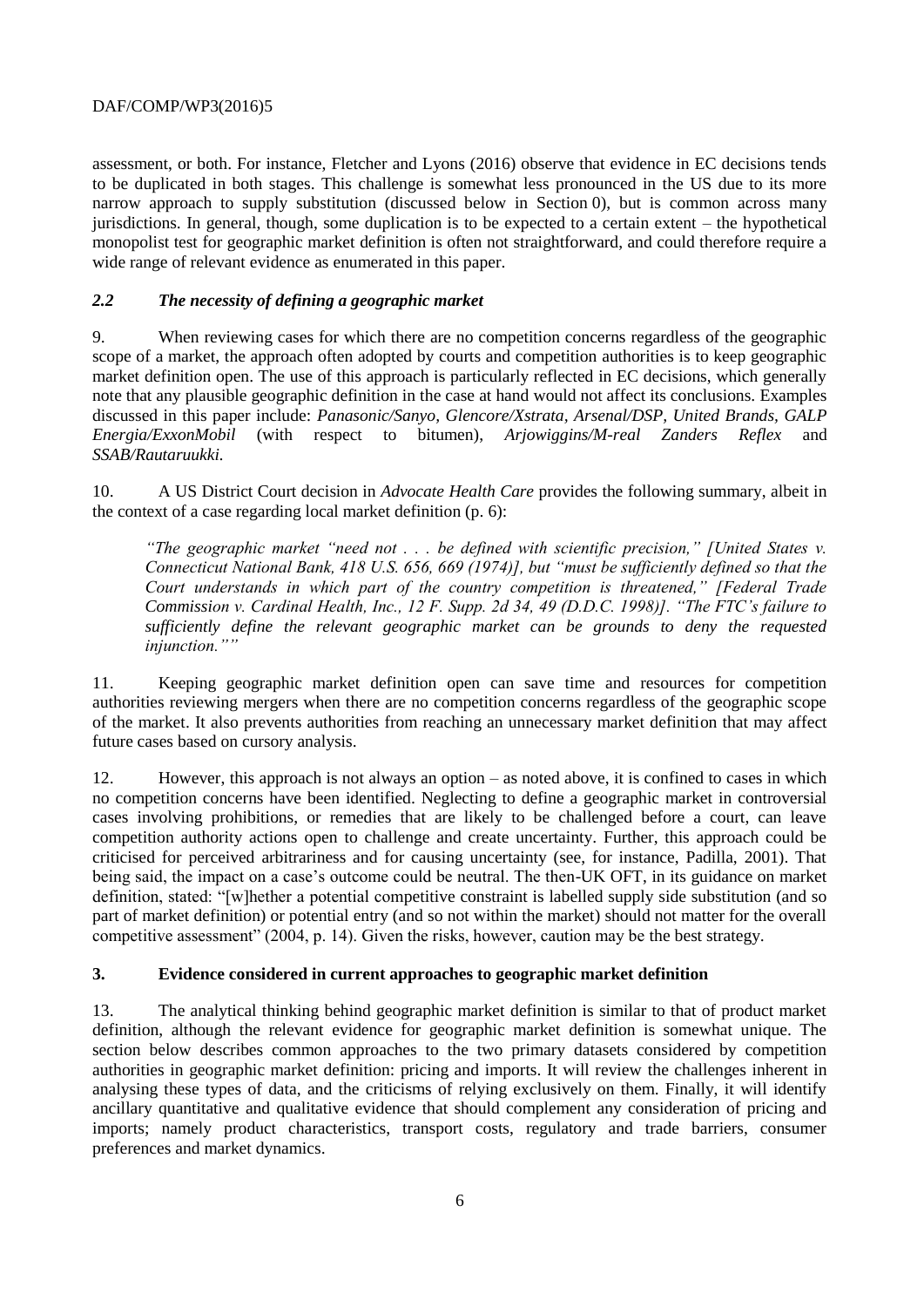14. While the case examples discussed below mostly relate to mergers, the analysis they feature should be relevant for other competition infringements as well. There is no reason to expect assessments of dominance in abuse cases, for example, to involve a different approach to geographic market definition, other than foregoing it entirely by using an effects-based approach, as discussed in OECD (2012, pp.73- 77). Critiques that decisions in abuse cases incorrectly set geographic markets on the basis of the area affected by the alleged anticompetitive conduct, rather than the scope of competition in the market, should be carefully considered. However, the geographic area in which anticompetitive conduct occurs can sometimes be a good indication of the limits of a geographic market. For example, in its 2001 decision in *Michelin*, the EC noted that fidelity rebates (the subject of abuse of dominance concerns) were calculated by considering only sales within the Netherlands, including this as one of the factors pointing toward a national market definition. Similarly, in *Arjowiggins,* the fact that cartel members agreed upon quite different prices between countries was used as evidence to support a national, rather than European Economic Area ("EEA") wide, market definition.

## <span id="page-6-0"></span>*3.1 Pricing*

15. Reviewing and analysing price data is a common first step in defining a geographic market. Price correlation analysis, for instance, is sometimes used to develop preliminary indications of the scope of a market prior to the full quantitative implementation of a hypothetical monopolist test (if such an implementation is possible). The rationale behind this approach is that goods in the same geographic market – i.e. those subject to homogeneous competitive conditions (per the EC's Guidelines) – will be expected to exhibit similar price levels and price movements. Products for which there is a significant disconnect in prices may not exert competitive pressures on each other, and therefore for the purposes of the hypothetical monopolist test would not be considered to be in the same market.

16. This intuitive explanation masks the difficulties inherent in drawing conclusions from pricing evidence alone in case work. For example, pricing data can be useful in conducting event studies to examine the impact of price changes on import flows (as discussed further below) or margins (as illustrated in Donath, 2009). However, the availability of such natural experiments in a market can be limited. More generally, the limited amount of data available to competition authorities is a significant obstacle to fulsome pricing analyses (Coe and Krause, 2008). In reviewing recent EC decisions on geographic market definition, Fletcher and Lyons (2016, p. 19) note for example that sophisticated pricing analyses were often limited to basic industrial goods markets where data is more widely available.

17. Beyond challenges of data availability, there have also been numerous theoretical and practical criticisms of using statistical analysis of price changes to delineate markets. The statistical correlation between two price series should for example be examined sceptically given that common trends can overstate correlation, breaks in statistical relationships and time lags can understate it, and differing elasticities can generate misleading conclusions (Werden and Froeb, 1993). The EC has, in effect, recognised these limitations by stating in *SSAB/Rautaruukki* "The Commission notes that in general evidence on price correlation can only provide indirect evidence of market definition, given that it is not directly informative about the outcome of the demand substitution test…" (p. 17). Further, there is no defined threshold that would lead to a correlation coefficient being determinative in market delineation, making the interpretation of these tests ambiguous. Tests for stationarity in prices can address some of these shortfalls but are nonetheless vulnerable to structural breaks (Donath, 2009), time lags and common factors unrelated to the competitive pressures that one product places on another (Werden and Froeb, 1993). These risks can be particularly pronounced when an international market scope is a possibility, since there are a range of factors (such as foreign exchange movements and economic growth) that could bias results.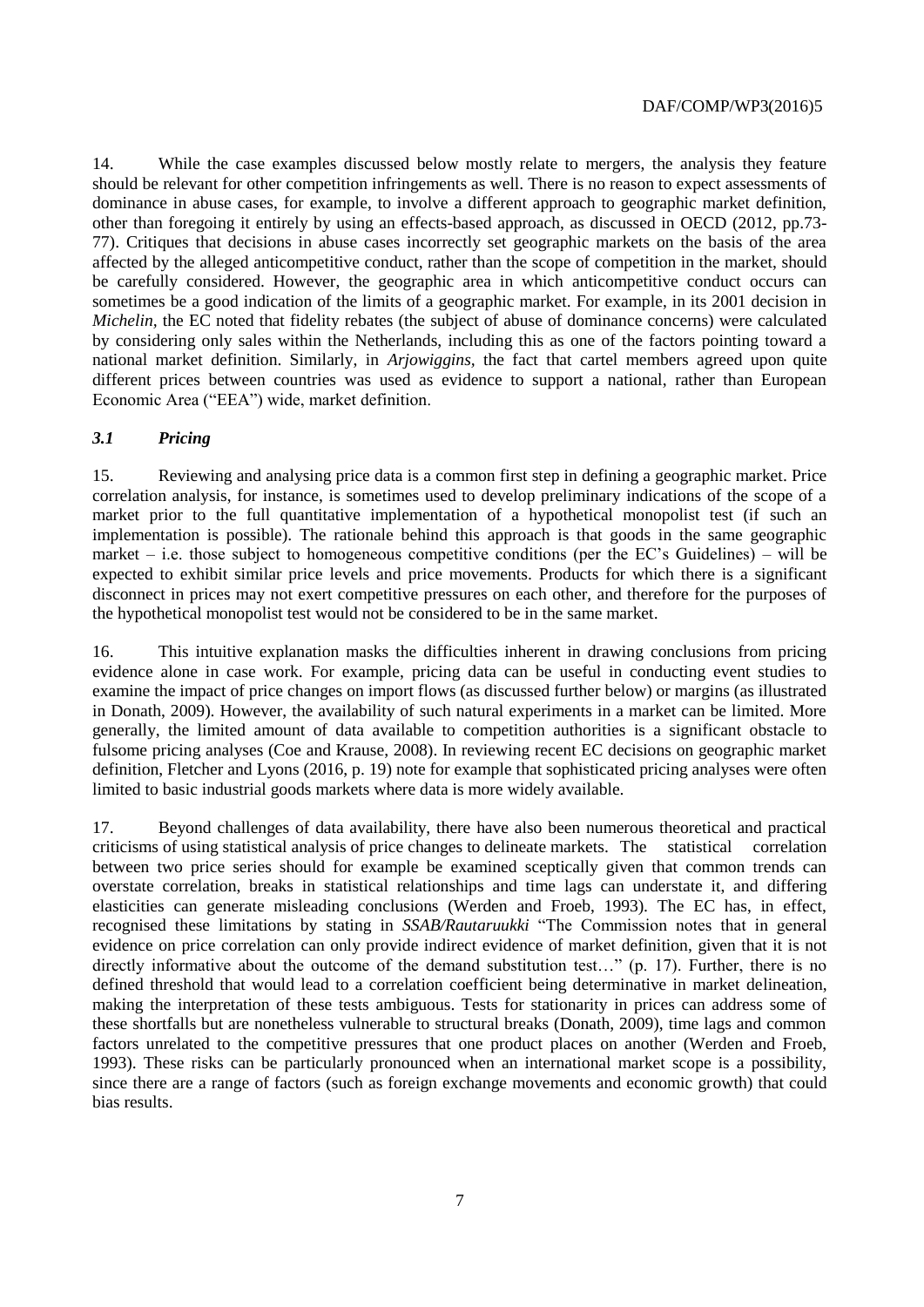18. Another risk of relying on pricing analysis is the cellophane fallacy, which can generate misleading conclusions.<sup>2</sup> This error may lead to the definition of an incorrectly broad geographic market as a result of a failure to consider whether current prices are at competitive levels.

19. So it is clear that the analysis of prices cannot be the only tool used to define markets, as it can provide misleading results. Elzinga and Hogarty stated "price data are of little use in geographic market delineation" (1973, p. 48), instead advancing their theory that actual shipments data in and out of an area should be used, discussed further in Section 3.2. Nonetheless, pricing analysis continues to be employed, often with a clear recognition of its drawbacks. As Donath (2009) notes, it is still helpful for competition authorities to identify substantial and durable "misalignments" in prices that would suggest separate geographic markets. One such example arose in *Chiquita Brands International/Fyffes,* where the opportunity for arbitrage between national markets was limited due to the time frame for ripeness in bananas, resulting in durable price discrepancies across the EU. In *Glencore/Xstrata,* the EC found that regional premia for zinc differed in the EU and US markets by on average 40%, noting that:

"*The evidence on premia is relevant to geographic market definition because regional premia are the element of price which directly reflects differences in competitive conditions across regions,*  and more generally differences in regional demand-supply balances. As such, the regional *premium appears to represent the main element of price of zinc metal that is subject to commercial bilateral negotiations between buyers and sellers of zinc metal" (pp. 28-29).* 

20. Similarly, the Japan Fair Trade Commission ("JFTC") used pricing data suggesting significant differences in Japan relative to East Asia to support a national market definition in the merger of Nippon Steel Corporation and Sumitomo Metal Industries Ltd (JFTC, 2012).

21. Information about the price-setting process can also provide strong indications of the nature of competitive conditions within a given geographic area. The EC used evidence that banana prices were negotiated with retailers on an individual basis in each country, even if the retailer had operations in several countries, to support its national market definition in *Chiquita Brands International/Fyffes*.

22. Determining whether price discrimination exists on the basis of a consumer's geographic location in a market can also assist with market definition. Price discrimination becomes important when it allows a hypothetical monopolist to distinguish geographical areas based on their likely response to a SSNIP. Different geographical areas may constitute separate geographical markets if a monopolist can profitably impose a SSNIP on some but not others. Hausman et al (1996) note that it is often difficult for firms to assign consumers to different groups, and SSNIPs could be rendered unprofitable by only a few mistaken guesses, but these difficulties may be muted when consumers are segmented on the basis of location. Regardless, Hausman et al's call for caution in using the ability to price discriminate to define markets should be heeded, in particular where firms do not currently price discriminate, or where price discrimination could be defeated with arbitrage (subject to low transportation costs and other permissive factors).

23. The US antitrust authorities' Horizontal Merger Guidelines make clear that the feasibility of price discrimination on the basis of location would support defining a geographic market based on the location of consumers (rather than suppliers) (pp. 14-15). This approach was reflected in *Anheuser-Busch InBev SA/NV and Grupo Modelo S.A*, where the US Department of Justice's complaint noted that the beer market constituted a series of local markets between which prices could vary, because individual consumers do not travel extended distance to seek lower prices, and because distributors were generally limited to certain geographic areas (p.11).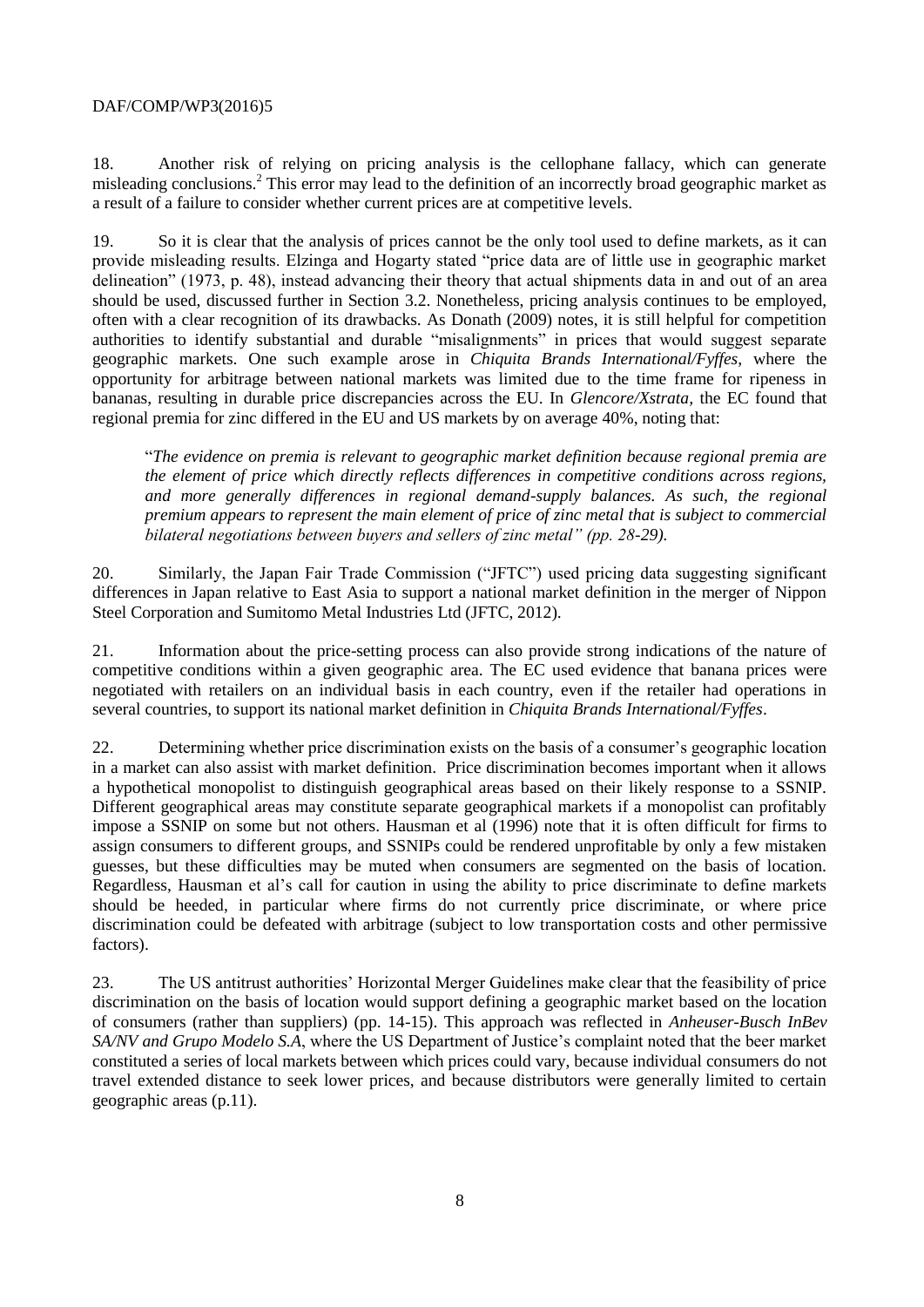24. In view of the observations above, pricing evidence should be supplemented with additional evidence about the nature of competition in a market, of the type described in the sections below. For instance, in *Arjowiggins/M-real Zanders Reflex,* the EC supplemented low price correlations with stationarity tests and observations about the national, rather than international, basis on which alleged cartel members set prices.

#### <span id="page-8-0"></span>*3.2 Imports*

25. The market share of imports can also be informative when examining markets whose scope potentially extends beyond national borders. However the presence of imports in a market does not automatically imply a market definition that is broader than national. Some would also posit that a lack of imports does not necessarily mean that foreign suppliers do not exert competitive pressures on domestic suppliers. There are several considerations required to interpret import data when defining a geographic market.

#### *3.2.1 Current import levels*

26. The volume of current imports into a market will help establish some preliminary indications of the competitive pressures that come from foreign firms, including indications of the viability of importing products to serve the market and the substitutability of these products with domestically-produced products. This can have implications for both competitive assessment (all actual imports of competing products are considered to be part of an at least national market and will be reflected in market shares) and geographic market definition. While the EC guidance on market definition notes that trade flows are not themselves "conclusive" (para. 49), the EC did use low import levels (under 15% of the market) as indicators in favour of an EEA, rather than global, market definition in *Outokumpu/Norzink* and *Glencore/Xstrata.* The JFTC found that relatively low levels of imports of certain steel products, along with other factors, made it unlikely that foreign firms would constrain a SSNIP, leading to a national market definition in *Nippon Steel Corporation/Sumitomo Metal Industries* (JFTC, 2012)*.* In *Dow Chemical,* the US Federal Trade Commission ("FTC") argued that imports of certain chemical products would not act as competitive constraints on domestic producers because they were constrained by "increases in production costs overseas, by increases in shipping costs, and by growing demand overseas" (p. 2). Conversely, in *Eastman Kodak Co.*, the fact that one-third of the US film market was supplied by imports led to a global market definition that was upheld the Court of Appeals.

27. Care should be taken before drawing geographic market boundaries on the basis of current import data. The presence of imports in a market, even if at significant levels, does not mean that the source country of those imports should be automatically included in geographic market definition. Consider two hypothetical countries, A and B, and a market definition exercise in country A in which the potential inclusion of country B is being examined. Imports in country A from country B must be sufficient to render a SSNIP in country A unprofitable<sup>3</sup>, and vice versa, for the geographic market definition to include both countries.

28. Import elasticities can provide a more relevant perspective on the extent of competitive pressure from foreign producers, in that they capture the degree to which imports respond to changes in a market (including price increases by domestic producers). This provides significantly further insight than the market share of imports alone, although the data requirements (and the need for recent price changes to have occurred) are greater. As the EC indicated in *Glencore/Xstrata* (p. 30)*:*

*"…the observation that price differences across regions have historically been below the 5% threshold typically considered for market definition purposes is not sufficient to infer that the scope of the geographic market is wider than EEA. A relevant factor that also needs to be considered is the*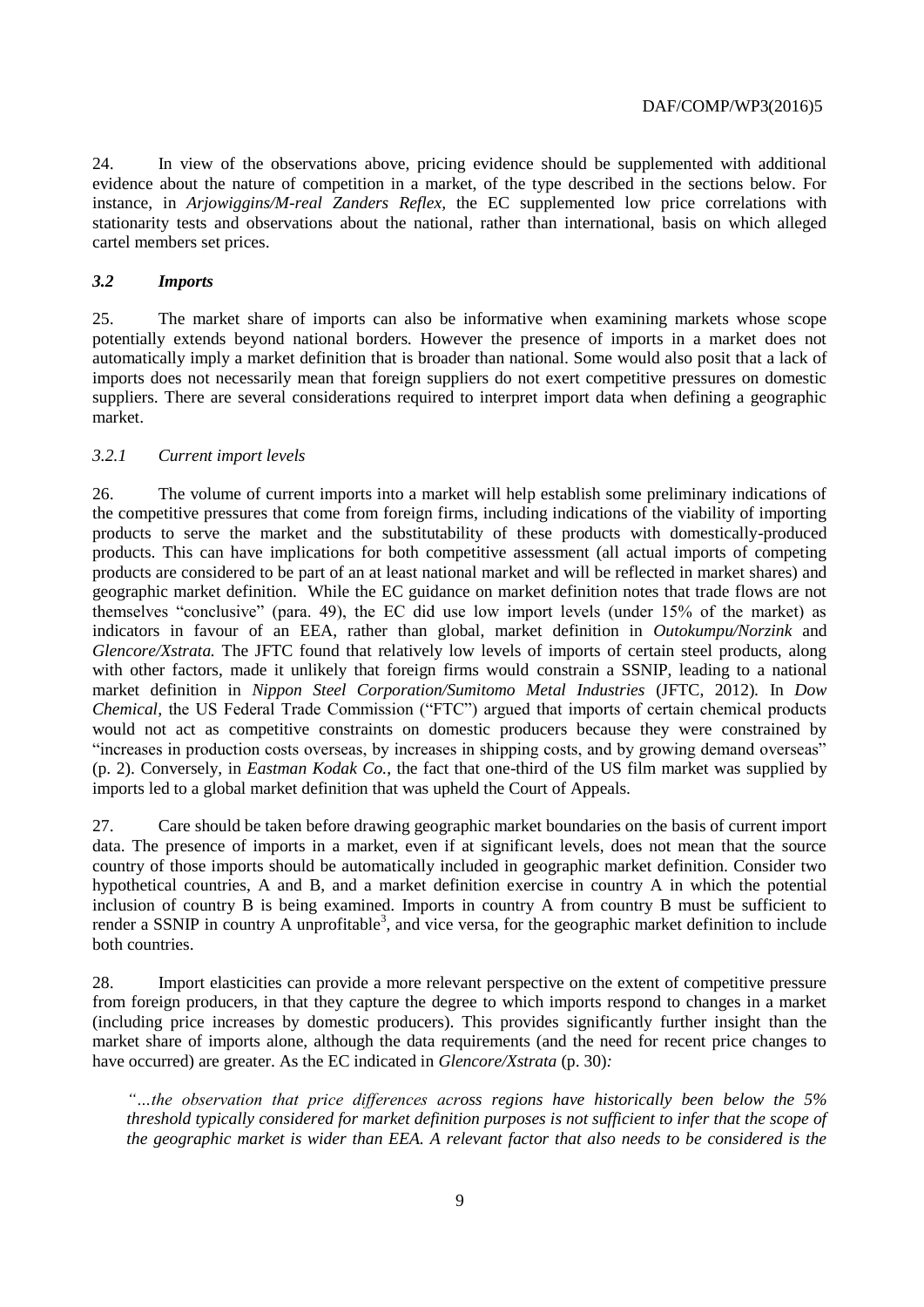*actual responsiveness of absolute aggregate import and export flows to relative price changes across regions, since this indicates the competitive constraint that foreign producers impose on a hypothetical monopolist of zinc metal in any given region."* 

29. The EC conducted econometric analysis of the responsiveness of imports to changes in relative prices in two geographic areas (to test whether they were in the same geographic market) in *Glencore/Xstrata* and *Outokumpu/Inoxum*, as described in Fletcher and Lyons (2016, p.40). In both cases, the EC rebutted anecdotal evidence with analysis which found that increased imports after price increases were not sufficient to render a SSNIP unprofitable. Limited data availability can hamper this type of critical loss analysis, however.

30. In addition to the data requirements, there are some other shortcomings to relying exclusively on import elasticities to define geographic markets. For example, Hay et al (1988) warned "… even if empirical studies show a significant degree of "import elasticity," it is important to recall that changes in exchange rates, in a direction that make imports more expensive, can take place rapidly and to a degree that would reverse the import-generating effect of a modest increase in the domestic price level" (p. 735).

31. Where competition authorities are fortunate enough to have the opportunity, they should take advantage of event studies demonstrating the responsiveness of imports to price changes. In *Arsenal/DSP*, for example, the EC demonstrated that import flows did not increase in response to shortages and price increases in Europe that did not occur elsewhere. As a result, the likelihood that imports would point in the direction of a market wider than Europe or apply competitive pressure to European producers was considered to be low.

32. Elzinga and Hogarty took a more mechanical approach in arguing that trade flows are of primary importance in a series of papers (Elzinga and Hogarty, 1973; Elzinga, 1981) that proposed a specific market definition procedure. Under this procedure, a potential geographic market area is validated if (i) at least 90% of consumer purchases made within the area are from producers within the area and (ii) if at least 90% of the sales of producers in the area are made to consumers in the area. As noted in OECD (2012, p.36), there are numerous critiques of this approach; including the following:

- Because the test is based on current prices and import flows, it may not provide an evaluation of the likely response of foreign producers to an increase in price (see, for instance, Werden, 1981).
- The 90% threshold specified by the test is arbitrary.
- The precise market definition based on the Elzinga-Hogarty test is highly sensitive to the choice of methodology used to apply the test, and it may in fact be impossible to reach a market definition using the test in some instances (Frech et al, 2004).
- Capps et al questioned the Elzinga-Hogarty test on the grounds that it assumes homogeneity among consumers, stating that the test "…draws a conclusion about the entire market from the behaviour of those consumers who express displeasure with their local sellers by traveling elsewhere… if travellers and non-travelers display fundamentally different demand behaviour, either because they differ in their taste for travel or their need for local/non-local services, then there is no necessary relationship between the market experiences of these two groups postmerger… then the presence of a minority of travellers does not imply that local firms lack market power vis-à-vis the majority of consumers who are non-travelers" (2001, p.1.).

33. In responding to these critiques, Elzinga noted that the test was most relevant as an indication of the minimum size of a market (1981, p. 743). Further, in *Advocate Health Care,* Elzinga was one of the signatories to a court brief positing that "flow-based analyses along the lines recommended by EH have been shown to generate unreliable and incorrect conclusions regarding market definition and market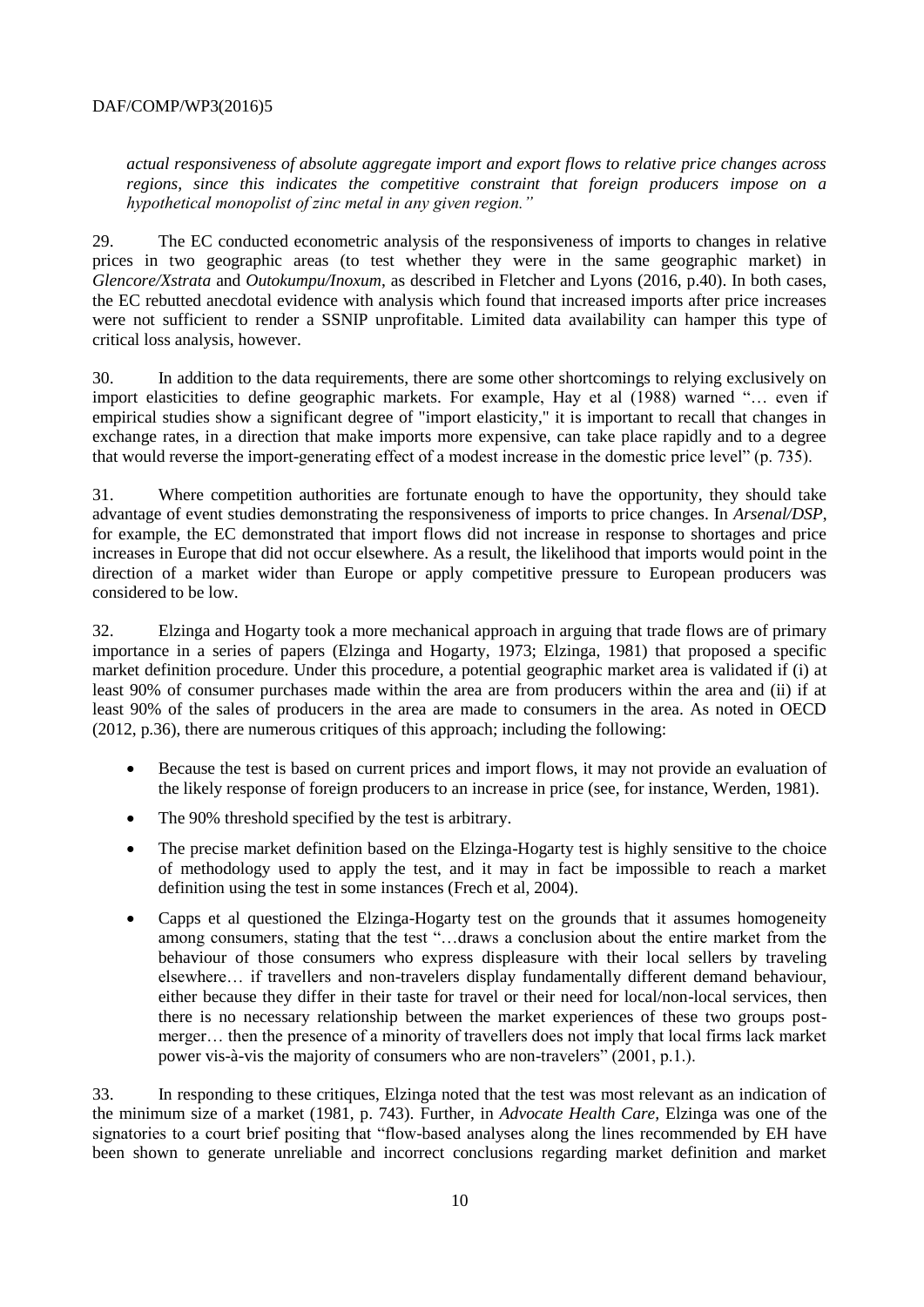power" (Advocate Health Care Amicus Brief p. 32). While directly referred to in several US cases (e.g., *Oracle* and *Country Lake Foods*). Massey (2000) noted that the 90% threshold appears to have been ignored in certain US and EC cases (such as *Pabst* and *Flat Glass* (Massey, 2000, p. 316)).

34. Efforts to evaluate the broader than national scope of a market based on current import data can therefore be challenged by data availability, including the accessibility of information beyond a competition authority's jurisdiction, and methodological critiques. As a result, conclusions on geographic markets can require further supporting evidence.

#### *3.2.2 Potential increases to imports*

35. While they can provide some helpful indications, data on current import flows are generally not decisive on their own for geographic market definition. Capturing the degree of competitive pressure that foreign producers represent would also require an assessment of the ability of those producers to respond to a SSNIP by a domestic monopolist (for example, with reference to their spare capacity). Indeed, several authors have argued in favour of considering the potential for foreign producers to enter a country, or expand their presence, in response to price changes in that area (often termed "supply substitution" or "supply diversion")<sup>4</sup>. However, practical constraints suggest that any such analysis can be included in geographic market definition in only a narrow subset of cases with a strong set of evidence and data. As a result, antitrust authorities generally do not consider supply substitution in the market definition process.

36. Landes and Posner (1981) were among the first to advocate for a market definition that includes the entire sales of any foreign firm currently supplying a national market on the grounds that its capacity could be diverted to respond to a price increase. In particular, they note that a foreign firm importing into the country has already surmounted any trade barriers and transport costs to participating in the market, and that "Unused capacity implies a high supply elasticity of the competitive fringe because such capacity can be brought into production promptly and with no increase in production costs; hence it is an effective constraint on the pricing of the local seller" (1981, p. 966). O'Brien (1985) goes beyond this approach by positing that even foreign producers not currently supplying a region should be considered. This thinking led to consideration of relative shares of spare capacity ("capacity shares"), in the place of current market shares. O'Brien stated that a focus on local producers and a "competitive fringe" of importers fails to take into account the competitive discipline of potential importers, as well as the limits that current importers may face in expansion (such as limits to governments subsidies that permit their participation in the market, or limits to their ability to compete at a certain price given that their current participation may be part of a strategy to secure a market foothold).

37. Hay et al. (1988) warn about the risks of "depending" on potential foreign imports to exert competitive pressure on domestic producers. They identify numerous factors that would alter the influence foreign producers have on a market, including exchange rate changes, trade barriers and other political decisions.

38. Competition authorities have taken a narrow approach to the use of potential foreign competition to justify a geographic market definition that is broader than national (including with respect to the calculation of capacity market shares). In general, the ability of consumers to switch to imports (generally termed "demand substitution") is considered, but the ability of foreign producers to switch their production to the goods in question (supply substitution) is not. For instance, the US FTC and Department of Justice ("DoJ") Guidelines recognise rapid entrants<sup>5</sup> as market participants for the calculation of capacity shares, but do not permit the existence of foreign rapid entrants to broaden the geographic market definition. Similarly, the Canadian Competition Bureau's guidelines indicate that "[f]or the purpose of geographic market definition, what matters is not the identity of the sellers, but buyers' ability or willingness to switch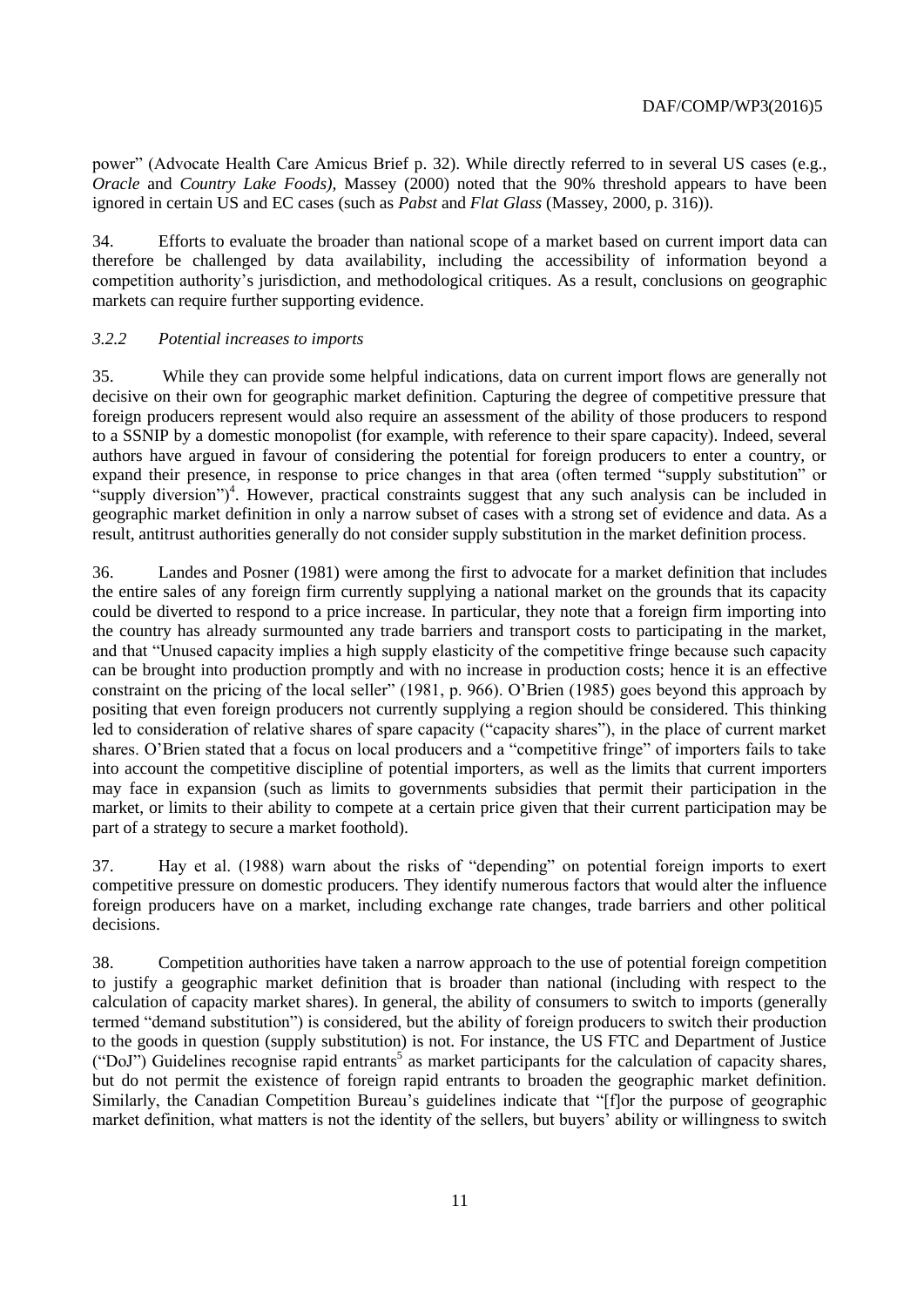their purchases in sufficient quantity from suppliers in one location to suppliers in another, in response to changes in relative prices…" (2011, p. 14).

39. In contrast, the EC's Notice on market definition (1997) accepts the use of supply substitution in geographic market definition, on the condition that "its effects are equivalent to those of demand substitution in terms of effectiveness and immediacy" (para 20). In particular, the Notice indicates that any suppliers considered for these purposes should, similar to the "rapid entrant" concept in the US, be able to enter the market without significant cost or risk. However, the application of the notice does not appear to have frequently resulted in a wider geographic market definition in EC decisions. For example, in the *Chiquita* case, the EC used a relatively narrow (national) geographic definition but cleared the merger with relatively few remedies based on a competitive assessment that recognised the potential for market entry from other EU member states. Röller (2011) counted the paragraphs in which supply substitution is referenced in EC decisions and found that supply substitution appeared in 20% more paragraphs in the competitive assessment section relative to market definition for markets with a scope of EEA or wider. Fletcher and Lyons support this approach by arguing that "The competitive conditions in a market are better understood by adopting a narrower market definition whilst giving fully appropriate weight to imports as a competitive constraint" (2016, p. 56-57). It should be noted, however, that Röller found the difference in references to supply substitution in competitive assessment versus market definition was much greater with respect to local markets, suggesting that supply substitution still plays a more significant role in market definition in EEA or broader markets.

40. Nonetheless, the EC has demonstrated openness to supply substitution in some cases. In *Glencore/Xstrata,* for example, it noted that there did not appear to be any barriers to importing lead concentrates from Chinese producers (p. 60). While it did not reach a definitive conclusion on geographic market definition for this product, the EC noted that there was a consensus among the market participants it consulted that China should not be excluded from any geographic definition of the lead concentrate market.

41. The UK Merger Assessment Guidelines (2010) only explicitly acknowledge demand substitution, but in guidelines on market definition published in 2004, the then-Office of Fair Trading stated that it would consider potential new sources of supply if the potential for such substitution already exerted competitive pressure on the market (p. 14). For instance, in *Arcelor SA/Corus Group plc,* the UK Competition Commission considered the potential for supply-side substitution and determined that, while market participants indicated entry into the UK market would be technically feasible, a significant investment would be required that would not be easily recouped. The lack of feasible supply-side substitution was one of the factors that led to the definition of the UK as a geographic market (Appendix C, 2005).

42. As with pricing and current import data, therefore, it appears that evidence on potential supply substitution must be complimented with additional, strong factual evidence if it is to be considered as an argument for a wider than national market (in jurisdictions that permit it). The following sections will describe evidence that complement price and import data.

## <span id="page-11-0"></span>*3.3 Other market characteristics*

43. There are a wide range of indicative factors that can guide the geographic market definition process. These factors provide essential context to import and price data, although they may not necessarily be determinative on their own. This section will describe the most common considerations and their application in recent cases.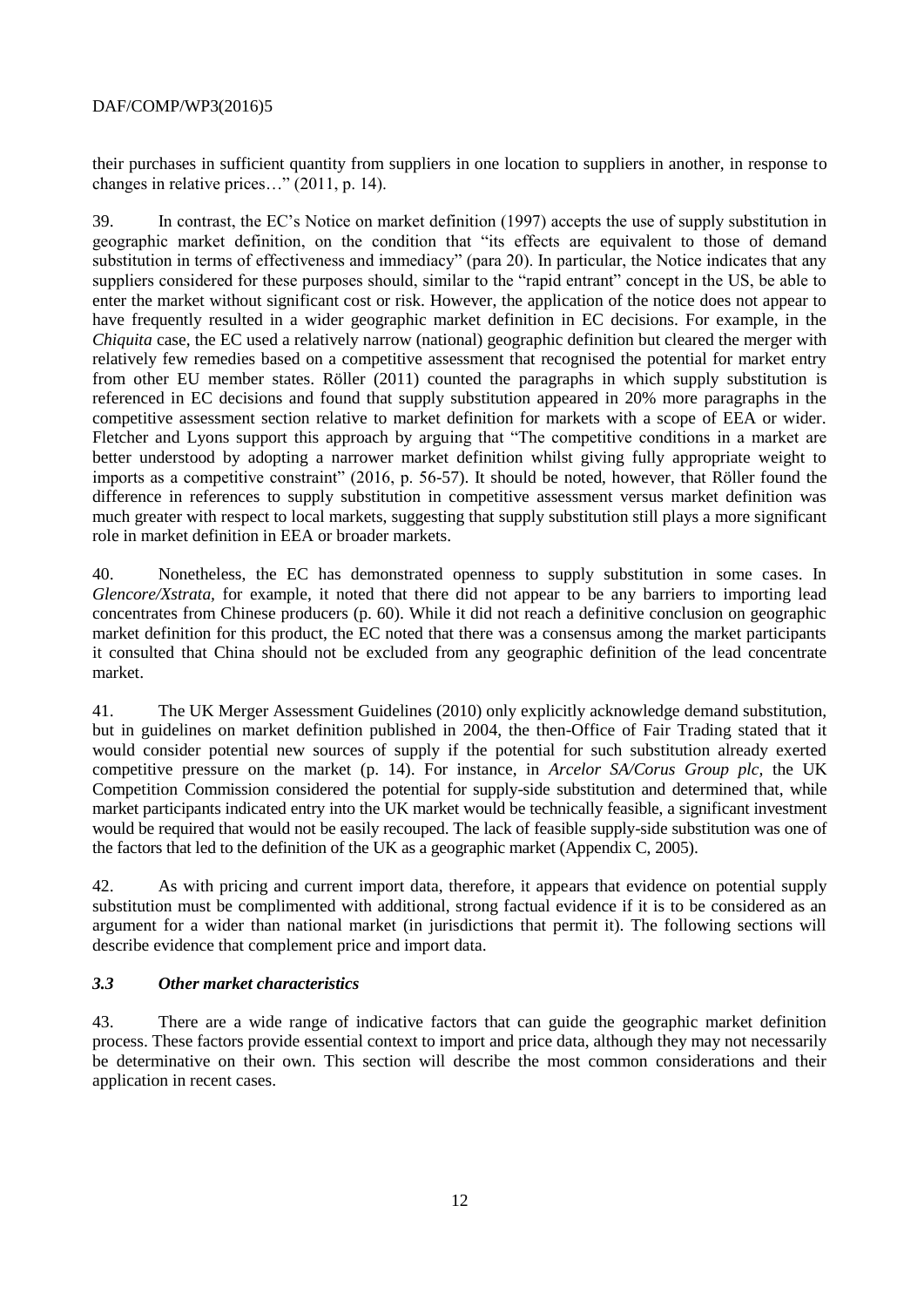#### *3.3.1 Transport costs*

44. **Transport costs** are one of the most frequently-cited, and potentially determinative, characteristics of geographic markets. Transport costs increase the relative price of imports and, if sufficiently high, effectively close a market to some foreign producers, therefore supporting a narrower market definition. As noted by Elzinga (1981, p. 742), the cost of transport relative to the total price of a product, rather than gross transport cost, is the most relevant metric. O'Brien (1985) cautions against drawing the conclusion that competition from imports is unfeasible simply because of high transport costs, however. Instead, he emphasises that the impact of transport costs on the total price for consumers should be considered, since differences in efficiency and other costs could offset transport costs in the price of imports. Transportation costs may also be non-monetary: while not explicitly expressed as such, transport costs in terms of the freshness (and therefore quality for perishable goods) of bananas supported a national or at least regional market definition in *Chiquita Brands International/Fyffes.*

### *3.3.2 Product characteristics*

45. First, there are several product characteristics that are indicative of the degree of substitutability across national borders, and therefore whether a market can be defined across multiple countries (or, in fact, the entire globe):

- **Language:** the degree to which a product must be adapted for use in different languages ranges from relatively minor (e.g. translating product information and adding sales staff with language skills for mining products) to significant (e.g. extensive translation of published works, including changes for cultural context). The availability of software in multiple languages and the ability to reflect local currencies and other country-specific data points were cited as evidence in favour of a global market definition in *Oracle,* for example. Conversely, in *Google/DoubleClick*, the EC recognised that advertising operated across borders, but for consumers was national because of the importance in advertising markets of cultural and linguistic boundaries in Europe.
- **Manufacturing location:** the location in which a product is manufactured can define the geographic scope of a market under certain circumstances. The US Merger Guidelines note that, where consumers often make purchases at the location of a manufacturer, the location of those suppliers forms the geographic market. It can be more complicated when no manufacturing of the product in question occurs within a country. The relationship of the manufacturer with its direct customer (whether a distributor or final user) should be carefully considered to determine whether competition among suppliers truly occurs on an international basis, or whether manufacturing facilities feed into objectively different geographic markets. The fact that several of the products being considered in *Panasonic/Sanyo* were entirely produced outside of the EU was, for example, noted by the EC as a factor in favour of a global market definition (although it did not come to a conclusion on geographic market definition in that case). Similarly, centralised manufacturing was cited by the notifying parties as an indicator of EEA or wider geographic definition in *Arjowiggins/M-real Zanders Reflex*, although the EC found indications that prices and consumer preferences varied across countries, causing it to cast doubt on a broad geographic scope. The widespread adoption of just-in-time manufacturing techniques can strengthen the effects of manufacturing location, as distant suppliers will be less able to respond quickly to changes in market conditions and control the timing of their supply.
- Distribution networks: significant differences in the distribution network for goods across countries can be indicative of a national, rather than cross-border, market scope. Consider a product for which the distribution capacity of foreign imports varies significantly. In countries with less import distribution capacity, the influence of foreign competition can be limited – especially where an expansion of this capacity would require significant investment. As such,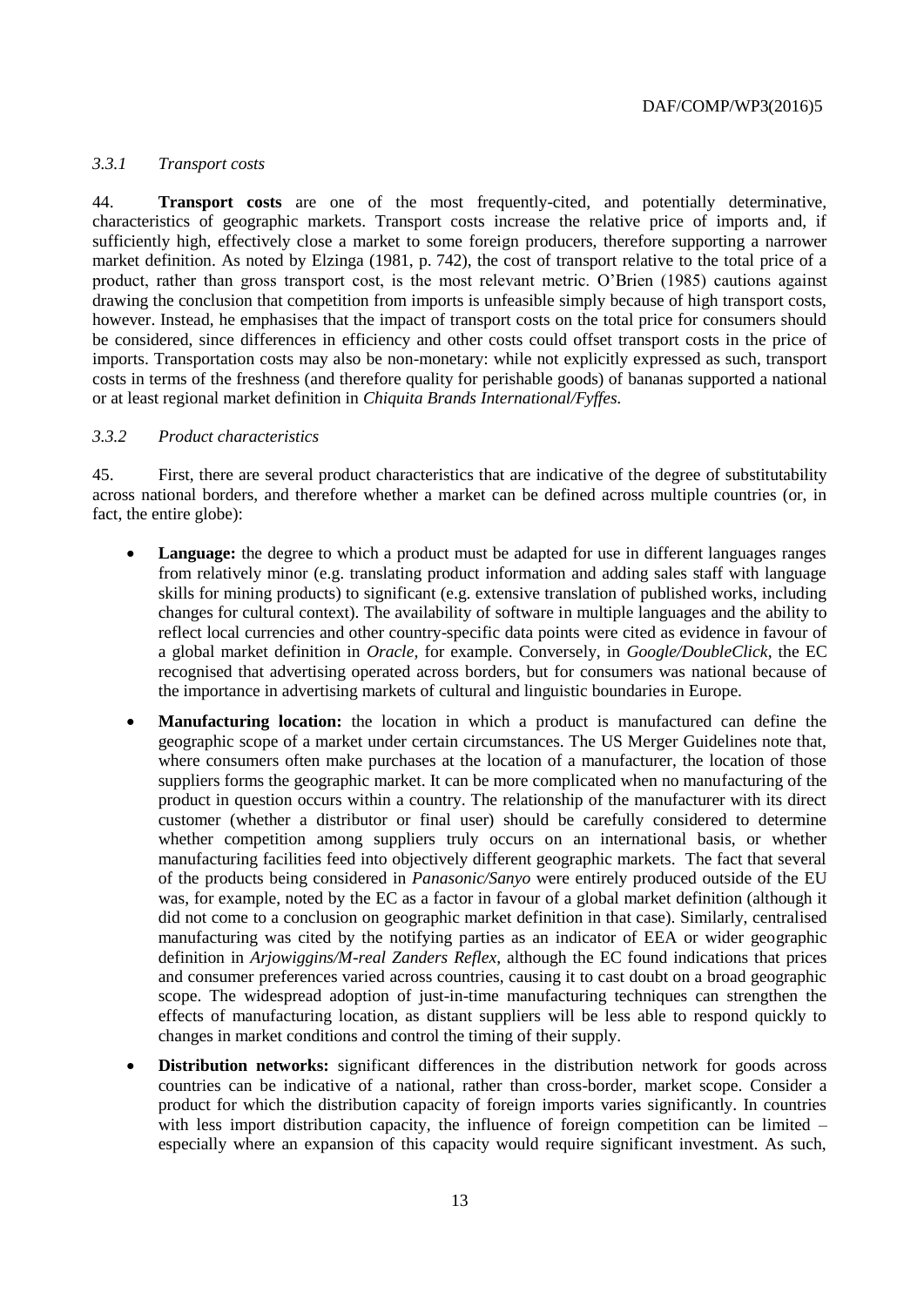significant variations in distribution capacity alone could be sufficient to form a narrower geographic scope. The degree to which such networks are connected can also be informative: in *Michelin* (2002, p. 19)*,* the EC found that wholesale markets, which would facilitate the trading of tyres across national borders, were relatively underdeveloped in France compared to certain other EU countries, and therefore that domestic distribution networks were predominant. This was a key factor leading the EC to conclude that the tyre market was national in geographic scope. The presence of a national or regional subsidiary tasked with distribution was also discussed in *Oracle;* specifically, it was argued that the sales of a competitor's local distributor (SAP North America) should be included in market share calculations, but the competitor's remaining global sales should be excluded (suggesting a national market definition). The court disagreed with this characterisation, indicating that since competition occurred on a global basis, the entire global sales of firms should be considered.

- **After-sales and ancillary services:** as with distribution networks, the presence of a significant after-sales element in a product market could be a decisive factor in market definition. In *Volvo/Scania,* the EC found that the market for trucks in the EU was national, rather than EEAwide as argued by the merging parties. Among the factors noted in the decision was the importance of after-sales networks for truck maintenance, which could significantly limit the ability of foreign truck manufacturers to compete.
- **Switching costs and product customisation:** the presence of switching costs and product customisation limit the take-up of foreign imports and arbitrage, respectively. As a result, they suggest a narrower geographic market definition.

#### *3.3.3 Regulatory and trade barriers*

46. Government-imposed barriers to foreign supplier participation in markets, including measures that increase the relative cost of imports, could also limit the responsiveness of imports to a SSNIP, and therefore support a national rather than cross-border market definition. These barriers include the following:

- **Import quotas** place a ceiling on the volume of imports, effectively rendering the supply elasticity of foreign producers zero (at the ceiling). In such cases, the geographic market may be defined to be national (or narrower). While not determinative in the case, the European Court decision in *United Brands* recognised Italian quotas as a factor militating toward a national market definition. It can also be argued that import quotas should cause the volume of imports to be excluded from any price or market share analysis since they would not be responsive to changes in a market, such as a SSNIP (see, for instance, Scheffman and Spiller, 1985, and Hay et al, 1988).
- **Import duties** raise the relative cost of imports and constrain the ability of foreign suppliers to exert competitive pressure on domestic suppliers. As with transport costs, the relative rather than absolute level of duties should be considered. The basis from which to analyse the relative level should also be carefully considered, as demonstrated in *Glencore/Xstrata.* The EC noted that, even though the duty on zinc metal was only 2.5% of the total cost, it was a significant share of the gross refining margin for zinc metal smelters (the customers in this case), leading to an EEA (rather than global) market definition. The current volume of imports into a market could be an indicator of the degree to which foreign producers have overcome the cost of tariffs in order to compete in a market.
- **Product regulation and standards** have a similar effect to import duties in that they impose barriers or costs on foreign suppliers seeking to offer their products in a country. These barriers can either fully bar foreign products from a market, or simply limit their attractiveness to consumers or distributors. In *GALP Energia/ExxonMobil Iberia*, the EC noted that Spanish and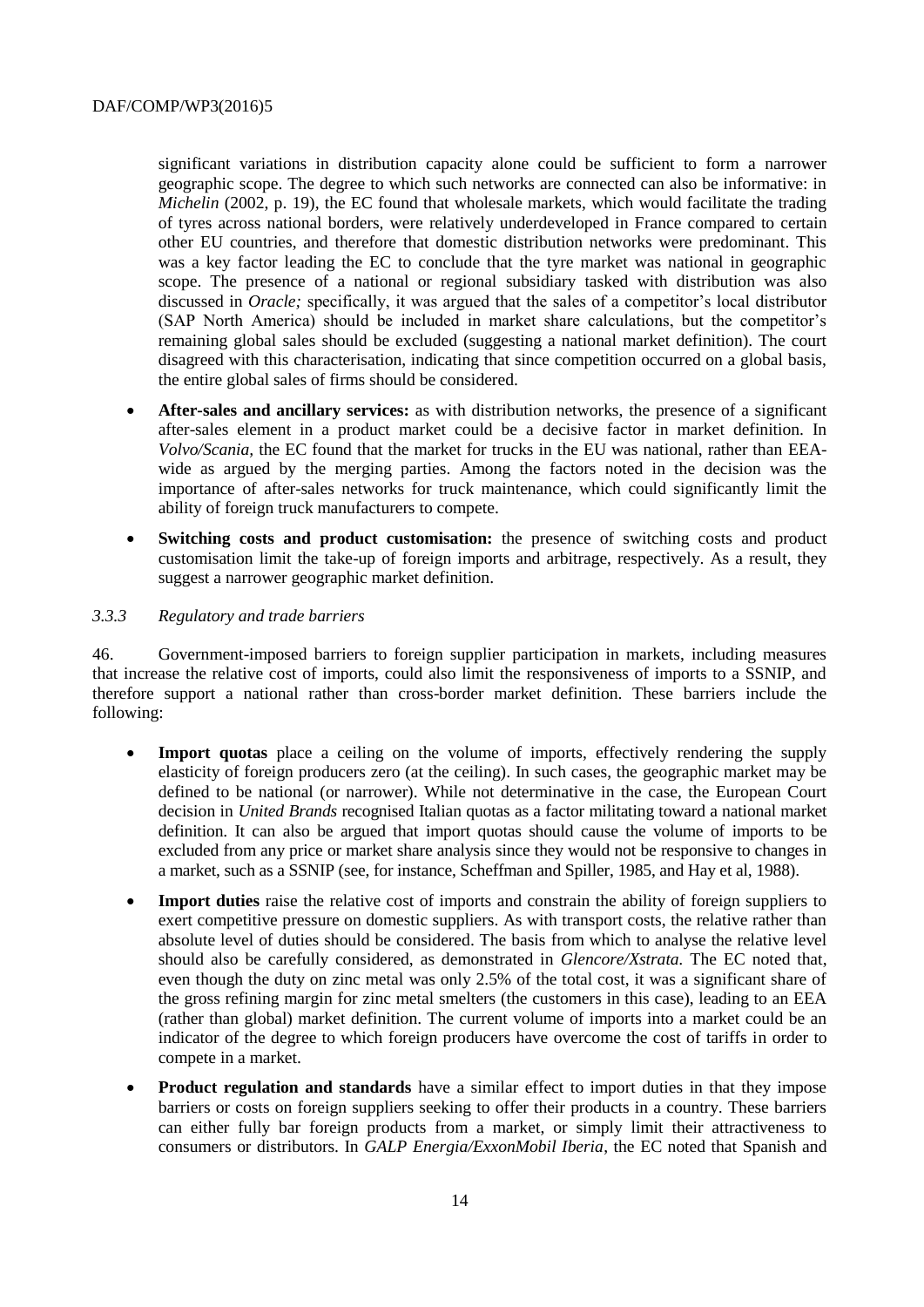Portuguese gasoline regulations differed with respect to colouring, technical specifications and bio-fuel content, leading to the conclusion that each country should be defined as a separate market for non-retail gasoline. Chirayath (2005) describes how regulatory responses to the trend of drug re-importation from Canada to the US may lead to a narrower market definition than the broader (Canada and the US) definition that would have prevailed at the time. State aid in Europe should also be considered for its effects on geographic market definition and the overall competitive dynamics between foreign and domestic firms (Langenfeld and Alexander, 2013). At the same time, the EC's Notice on the Definition of the Relevant Market explicitly states that it takes into account the "continuing process of market integration, in particular in [the European Community]" (para 32).

#### *3.3.4 Consumer preferences and characteristics*

47. The characteristics and preferences of consumers can be determinative in establishing the substitutability of imports. Specific aspects that have been identified in past cases include the following:

- **National preferences** are often cited as contributing factors that favour a national market definition. The EC has in particular noted significant differences in consumer preference in several consumer products cases, including with respect to mineral water in *Nestle/Perrier* (para 24-25), cheese in *Friesland Foods/Campina,* and bananas in *Chiquita.* For example, in the latter case, the EC observed that UK consumers preferred medium- to small-sized bananas, while consumers in Germany, Scandinavia and Poland preferred larger ones. There were also differences within Scandinavia, such as the relative popularity of Fairtrade bananas in Denmark relative to Norway (pp. 21-22). In *Western Digital Ireland/Viviti Technologies*, the EC observed that consumers in Europe relative to Asia and other regions had different levels of brand awareness as well as different preferences about products (for instance, some areas prefer to customise their hard drives and expect different sizes for external devices) (pp. 81-85).
- **Consumer characteristics** should also be considered when they affect the consumer's ability or willingness to substitute between domestic goods and imports. Sophisticated manufacturing firms often have a greater ability to seek out foreign sources of supply, and to substitute for these products, relative to individual consumers. For example, in *Western Digital Ireland/Viviti Technologies,* the EC determined that the market for internal hard disk drives, used as an input for computer manufacturers, is global in scope but the market for external hard disk drives, which are a final consumer product, was regional. Similar differences could emerge when considering wholesalers versus retailers as clients, or when a case pertains to intermediate manufacturers at different stages of a supply chain. Differing levels of vertical integration among customers will also encourage a narrower market definition (see, for instance, Fletcher and Lyons, 2016, p. 59).
- **Consumer relationships with suppliers** have a bearing on demand substitution, and can be indicative of the geographic basis of competition. Market participant interviews can be a crucial source of evidence on the subject, although it is preferable to corroborate their views with consumer surveys or interviews as well. However, obtaining a fully representative sample of customers can be challenging, and consumers can find answering hypothetical questions difficult given the numerous dynamic factors at play (e.g. answering questions about their likely response to a SSNIP given transport costs, import duties and foreign exchange variability). A wide body of evidence is often therefore needed to reach a conclusion.

In *Sysco Corp./US Foods Inc.,* the US District Court accepted the FTC's argument that two geographic market definitions should be considered  $-$  a US-wide one for customers with large, national businesses who made purchases through a national sales team, and a set of local markets for smaller customers who purchased from local representatives. A similar segmentation of consumer relationships between large national ones and smaller local ones was identified by the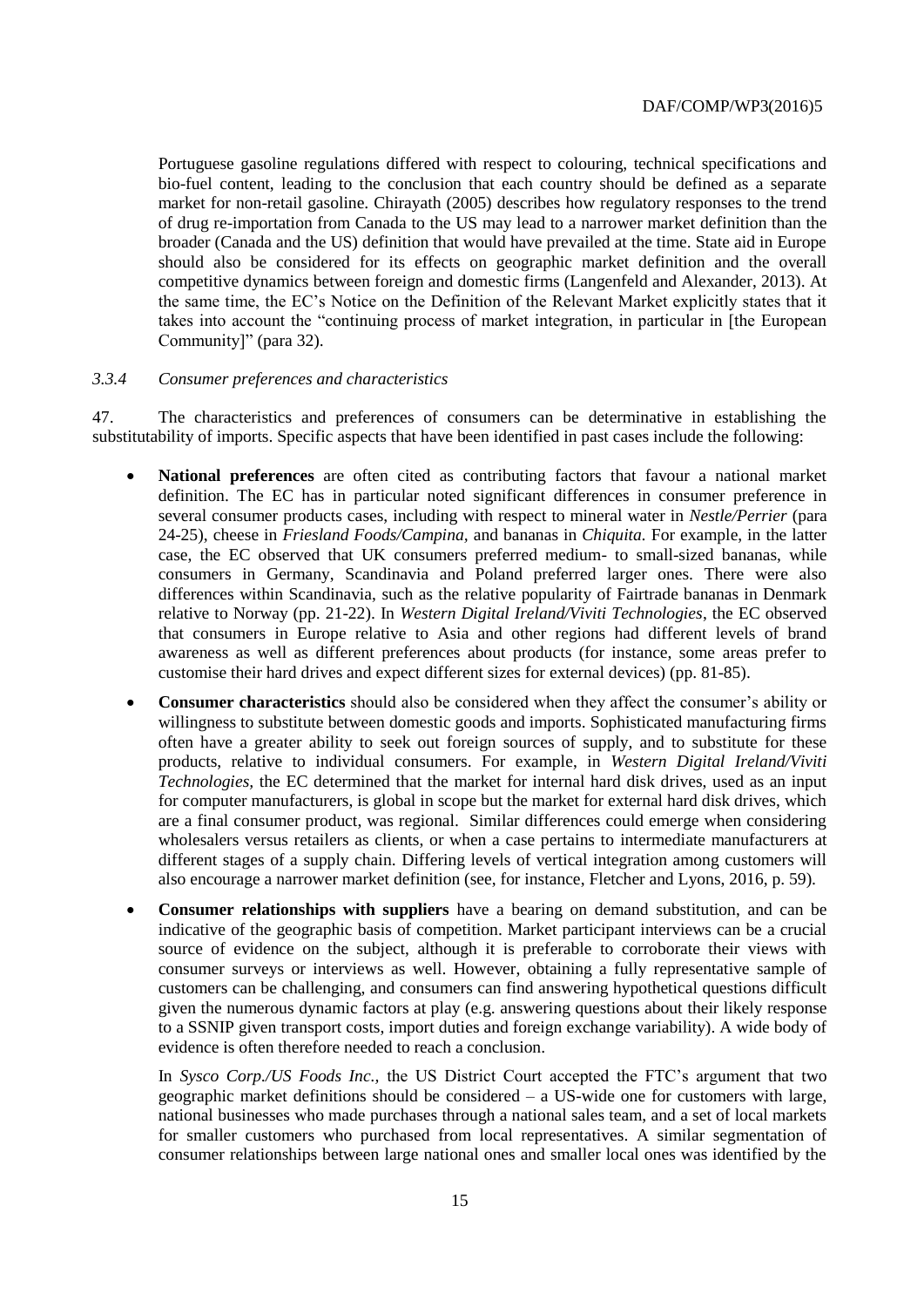FTC in *Staples/Office Depot.* An individual sales relationship is not always decisive in globalised product markets, however. In *Oracle,* the global nature of product competition was not narrowed by the presence of local sales networks.

Markets in which potential suppliers submit bids can often be wider than national in scope  $$ particularly when they involve sophisticated clients. Bidding procedures can offer a real chance for foreign suppliers to compete, and customers have an interest in broadening their supplier base. In *Ball/Rexam,* for example, the individual (and local) nature of pricing negotiations did not prevent the EC from accepting a regional market definition on the basis that regional producers could bid for contracts (and therefore exert competitive pressure) with relatively few barriers.

 **Consumer purchasing patterns** are indicative of the nature and scope of competition in a market. In *CMA CGM/OPDR,* the EC defined the geographic market as a series of container shipping routes on the basis of consumer purchasing arrangements, which consisted of individual contracts on specific routes rather than overarching global contracts.

The use of isochrones (essentially lines that represent a given amount of travel time and which can be used to construct a geographic market), common in local market definition cases such as supermarket mergers, could be equally relevant to cross-border markets. In *Ball/Rexam,* the EC recognised the lack of national barriers to trade, and instead drew regional markets based on 700 kilometre-wide "catchment areas" that reflected transport and warehousing costs as well as logistical feasibility. Fletcher and Lyons (2016) note in their review of recent EC geographic market definition cases that there is a tendency to define markets according to national borders (either a country or a group of countries). They advocate for the more frequent use of isochrones, even if a market may cross national borders, although they recognise that this may present challenges in terms of data availability (pp. 58-59).

#### *3.3.5 Market dynamics and commercial relationships*

- **Market volatility:** Many of the factors that affect the substitutability of imports exhibit significant volatility, presenting a challenge for geographic market definition. In particular, exchange rates and commodity prices, including fuel prices that determine transport costs, can have a determinative effect on the ability of imports to respond to a domestic producer SSNIP. In their Horizontal Merger Guidelines, the US authorities recognise this issue with respect to exchange rates, noting: "[t]he competitive significance of foreign firms may be assessed at various exchange rates, especially if exchange rates have fluctuated in the recent past" (p. 13). In *Outokumpu/ Inoxum,* the EC also noted the inherent variability of markets such as the nickel market, where foreign exchange rates among other economic factors will have a significant impact on the viability of import competition (p. 117). However, as the parties did not claim the market should be broader than the EEA in scope, there was no assessment of whether similar factors would be determinative in future cases involving a potentially broader market definition.<sup>6</sup>
- **Chains of substitution:** Merger review guidelines in Australia, the EC and the UK (ICN, 2004, p. 7) recognise the concept of a chain of substitution, in which, for example, two markets connected by a third may indirectly exert competitive pressure on each other. This concept is generally applied to local markets in conjunction with isochrones, but could be informative when considering markets whose scope may extend beyond national borders. Aproskie and Lynch (2012) caution that chains of substitution must be carefully examined for (i) potential breaks, or missing links in the chain, (ii) factors that would nonetheless make a SSNIP profitable, such as low customer switching and low fixed costs, and (iii) potential price discrimination.

While not explicitly characterised as such, the EC considered a similar situation to a chain of substitution in *Glencore/Xstrata,* when it found that Chinese producers of refined copper indirectly constrained European producers, indicating (p. 55):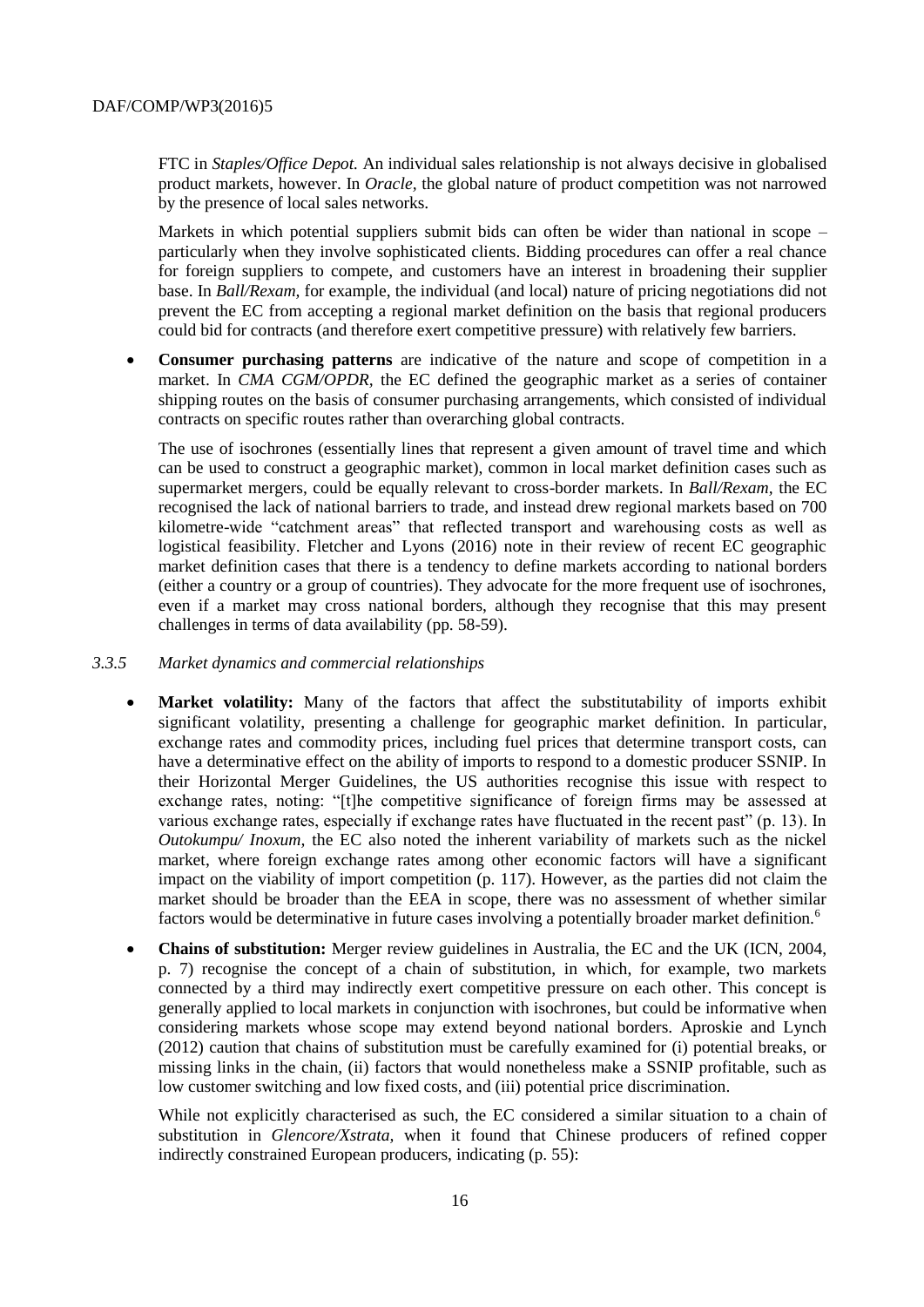*A significant majority of customers and all producers considers that, regardless of grade, the market for refined copper is worldwide including China. With regard to China, a significant majority of customers consider that no obstacles exist in purchasing refined copper from China. A large majority of refined copper producers confirm that China exports refined copper even if they do not consider that refined copper originating from China, as a result of high logistics costs, exerts significant competitive pressure on their sales in geographical areas outside China. The demand and supply conditions within China are moreover considered by a large majority of refined copper customers and producers to affect the production and supply of refined copper outside China. This shows that China should be included in the market.*

 **Contracting relationships:** Contracting characteristics prevalent in a given market can also have a significant effect on geographic market definition when they, for instance, specify the area to which a distribution license applies. In *Sony/BMG*, the EC recognised that contractual agreements for the sale of wholesale music licenses were concluded on a national basis, and that despite the cross-border nature of the internet, the limitations of those licenses suggested a national market definition.

### <span id="page-16-0"></span>**4. Future challenges in geographic market definition**

48. There are a range of factors that affect the geographic delineation of markets, many of which may not be decisive on their own, but all of which contribute to a fuller picture of the scope of competition in a market. These factors have been considered as part of the geographic market definition process in merger reviews for markets with a potentially cross-border scope – especially in the EU, which by definition deals with many such cases. However, the task of geographic market definition is not getting any easier for practitioners and competition authorities. In particular, they must grapple with the following complexities, which will be discussed in turn below:

- Variation in the treatment of foreign competition in merger assessment guidelines across jurisdictions.
- Market developments that are erasing borders and bringing certain issues to the fore, challenging traditional approaches.
- Investigation challenges with respect to potentially international markets, particularly in terms of data accessibility.

### <span id="page-16-1"></span>*4.1 Variation in the treatment of foreign competition in merger assessment guidelines*

49. Variations in guidelines for geographic market definition could lead to significantly different conclusions across jurisdictions regarding the same product market. These differences begin with the question of whether cross-border market definitions are considered at all: the International Competition Network ("ICN") reviewed the merger guidelines of 12 jurisdictions in 2004 and found that only 5 (Australia, Canada, the EU, the UK and the US) discuss the possibility that a market could be international. The remaining jurisdictions forego any attempts at determining the precise scope of a market once it is clear that it is at least national, leaving any analysis of foreign competition to the analysis of competitive pressures. The ICN also found that, of 12 jurisdictions, only 7 took into account qualitative factors beyond physical properties, end uses and industry perception, 6 referred to switching costs as a factor in market definition, 3 discussed chains of substitution, and 7 connected the presence of price discrimination with market definition (p. 7).

50. In addition to these differences, there appears to be a significant divergence in the consideration of supply-side substitution. A more permissive approach to supply substitution in one jurisdiction can lead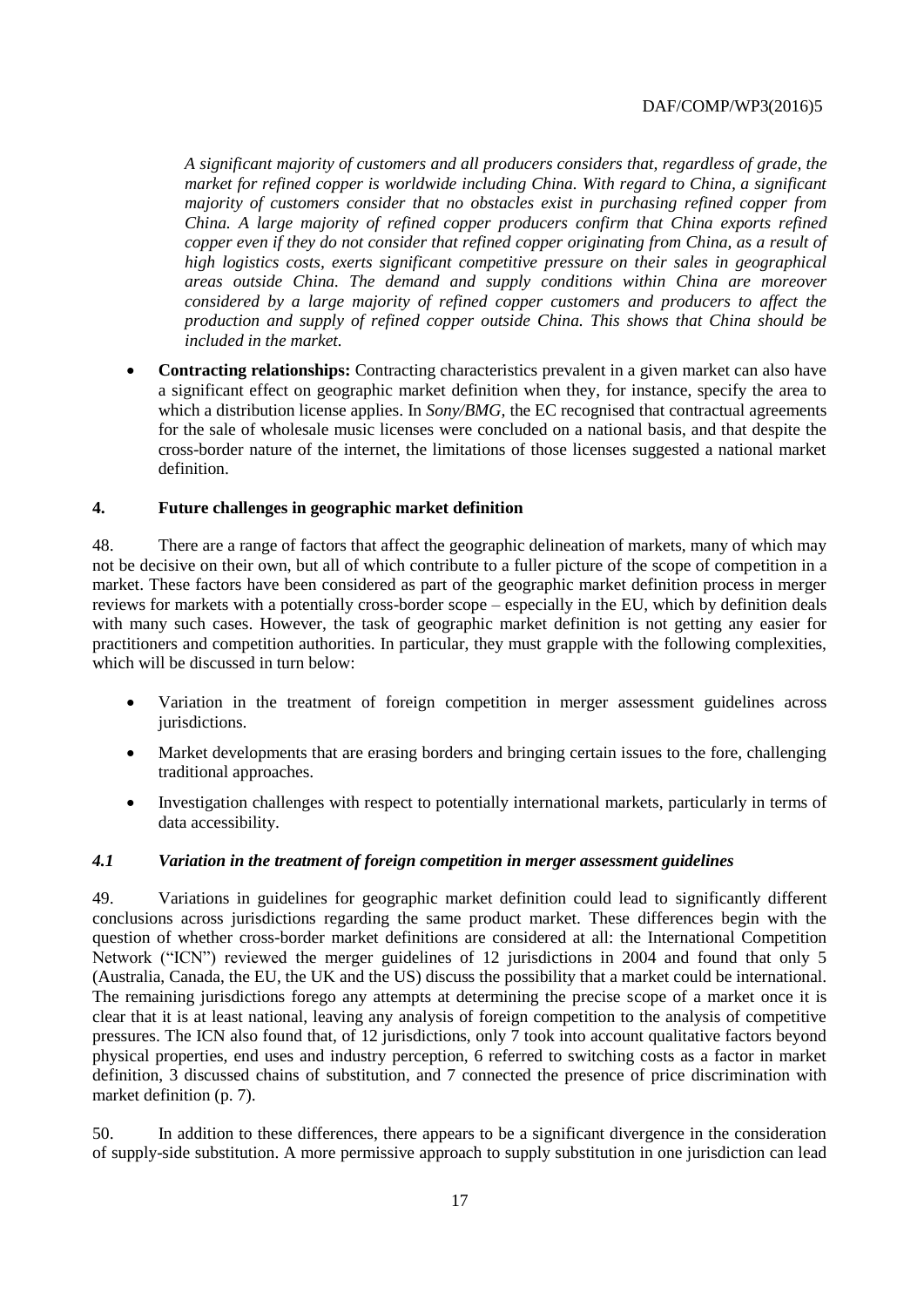to a conclusion that a product market is effectively global in scope, while another jurisdiction may deem it to be national. Guidelines that accept supply substitution, such as the EC's, set conditions around the consideration of potential entrants (low-cost entry ability within a short period of time), while the US Guidelines factor rapid entrants into the competitive assessment (including market share calculations) without considering them when defining the geographic market. While these differing approaches may not lead to different conclusions, they can lead to uncertainty for market participants. Further, the prospect of varying geographic scopes could have longer-term implications given the potential for prior decisions on geographic market definition to be referred to in future cases.

51. One message that could be taken from differences in market definitions across jurisdictions is that a global market definition should be approached with caution – especially when it may lead to mismatches with other authorities. In particular, careful consideration should be given to the question of whether a market is truly global rather than simply large (e.g. including several continents). This question is particularly relevant when exports from low-cost countries are used to argue for a broad geographic market definition. Are there other firms that cater to the domestic consumer in these low-cost countries? Or do exporters offer a different product to their domestic consumers?

52. At the very least, the existence of discrepancies should lead to a careful consideration of the precise role that the market definition process plays in a merger (or anticompetitive conduct) assessment. If it makes no difference whether foreign rapid entrants are considered in market definition or the competitive assessment, how should the distinction between these two concepts be maintained, if at all?

## <span id="page-17-0"></span>*4.2 Market trends that pose challenges for geographic market definition*

53. Adding to the conceptual challenges described above, markets are changing in a way that makes geographic market definition more difficult. This has not yet led to significant changes in the way competition authorities define markets, but may well in the future.

### *4.2.1 Increasingly global markets*

54. First, there is the question of whether markets are becoming increasingly international. Several factors could lead to this conclusion:

 **Increasing popularity and development of online retail delivery networks:** Improvements in technology, consumer trust and delivery offerings for online retailers, have led to a rapid expansion of e-commerce in recent years. One forecast indicates that in 2018, e-commerce will have a retail market share of 18% in Asia (an increase of over 200% from 2014), 10% in Western Europe and 9% in North America (Barns, 2016). By now, competition authorities are very familiar with merging parties' references to online retailers like Amazon to argue in favour of approval for bricks-and-mortar retail mergers. And the argument that online retailers represent a significant competitive constraint has been accepted in many cases, such as *Darty/FNAC* in France (see Autorité de la concurrence, 2016), *GAME Group/Gamestation* in the UK and *Office Depot/Office Max* (see US FTC, 2013). This is not to say that online competition is automatically accepted, however, as seen in *Staples/Office Depot,* where the substantially higher prices of online retailers minimised their competitive pressure in certain markets. As e-commerce grows and retailer consolidation continues in response, authorities' traditional approach to bricks-andmortar mergers (the use of local isochrones) runs up against home delivery of products, and the distinction in a consumer's mind between the two becomes less pronounced. Further, digital products that can be seamlessly provided to consumers over an internet connection are subject to fewer of the barriers and costs described above. Thus, competition authorities can expect to see more and more claims that online competition should lead to a broad geographic market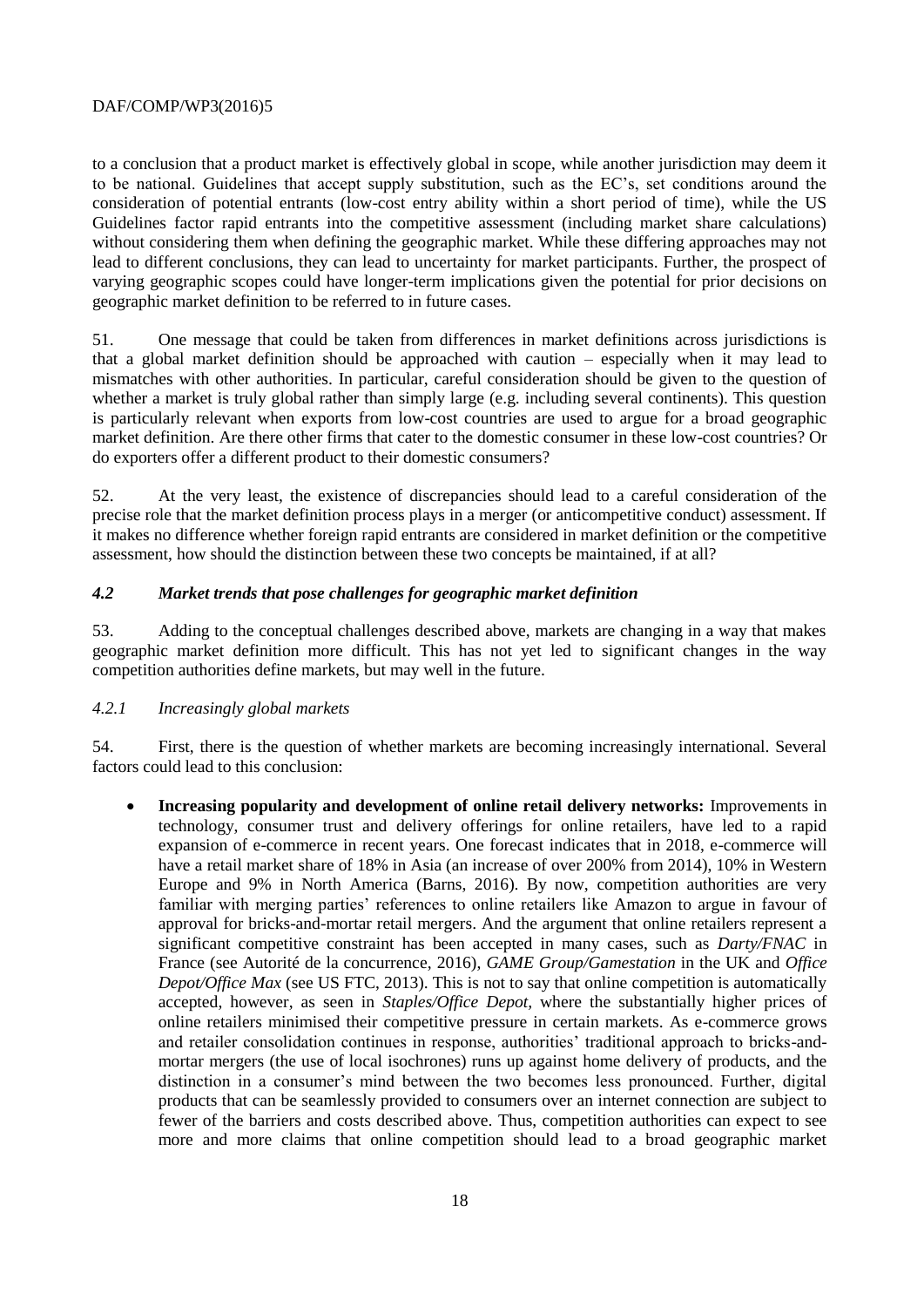definition, and the question of whether certain competitive pressures belong in market definition or competitive assessment will continue to be relevant. Several pharmaceutical cases involving online Canadian pharmacies selling to US consumers (Chirayath, 2005), for example, led to a cross-border market definition. However, these market changes do not by themselves suggest that the existing approach to market definition described in Section 3 must be changed. Distribution and retail networks, for instance, should be carefully considered when evaluating whether online competition actually broadens the geographic scope of a market.

 **The pace of technological innovation:** New technology-based offerings have the potential to rapidly change the geographic scope of markets. Consider the telecommunications industry, which has historically been national, or narrower, in scope. Now, the development of global online offerings like Skype and Whatsapp, as well as attempts by large technology firms like Google to begin offering telecommunications services, could be broadening the market (see, for example, OECD, 2014) and defeating geographic boundaries between markets. Dealing with two competing business models with different geographic scopes would be a significant challenge for competition authorities, and could lead to potential inconsistencies among them. As an alternative, Padilla (2001) described several potential changes to adapt market definition to high technology industries and, in particular, to reflect the tendency of market participants to compete for the market in these industries. These proposed changes include the broadening of rapid entry parameters to a longer time horizon, but have not attracted wide support, nor have they been adopted by any competition authorities to date.

Further, as online platforms constituting multi-sided markets continue to grow, authorities will need to grapple more and more often with the challenges associated with analysing markets where the geographic scope varies between sides of a market (see OECD, 2012, for further discussion on the market definition implications of multi-sided markets).

- **Reductions in linguistic and cultural barriers between countries:** Machine translation, online platforms for freelancers and the proliferation of low-cost translation and "localisation" services (which adapt content to a national audience) are all serving to increase the ease with which foreign firms can begin supplying into national markets. As a result, the existence of cultural and linguistic differences between countries will likely become a less important barrier to competition across those countries, and could militate toward more cross-border market definitions. At the same time, however, regulatory barriers will continue to play a decisive role in market definition – while many online services can be offered on a more global basis, the existence of professional regulations and other rules limiting who can provide certain services will continue to restrain broad market definitions.
- **Potential trade liberalisation:** As new trade agreements are signed and the globalisation of commerce continues, geographic markets may shift, although the precise impact may not always be the same. Donath (2009) notes, for example, that the addition of new EU members in 2004 opened up trade, but it also increased the heterogeneity of countries within the EU, with implications for geographic market definition. As such, pre-2004 EC decisions that defined a geographic market as EEA-wide may not be relied on for future cases as a result of changes to the composition of the EU.

55. The implications of the potential internationalisation of markets are significant. As noted above, authorities may be incentivised to avoid unnecessarily defining geographic markets when no competition concerns exist regardless of the definition. This could be a preferable approach to adopting a market definition based on incomplete information. When this is not an option, care must be taken not to rely on a global market definition without sufficient evidence, particularly when a regional, continental or even multi-continental grouping may be more accurate. Global market definitions should be limited to cases in which suppliers effectively compete with each other on a global scale in homogeneous conditions (i.e.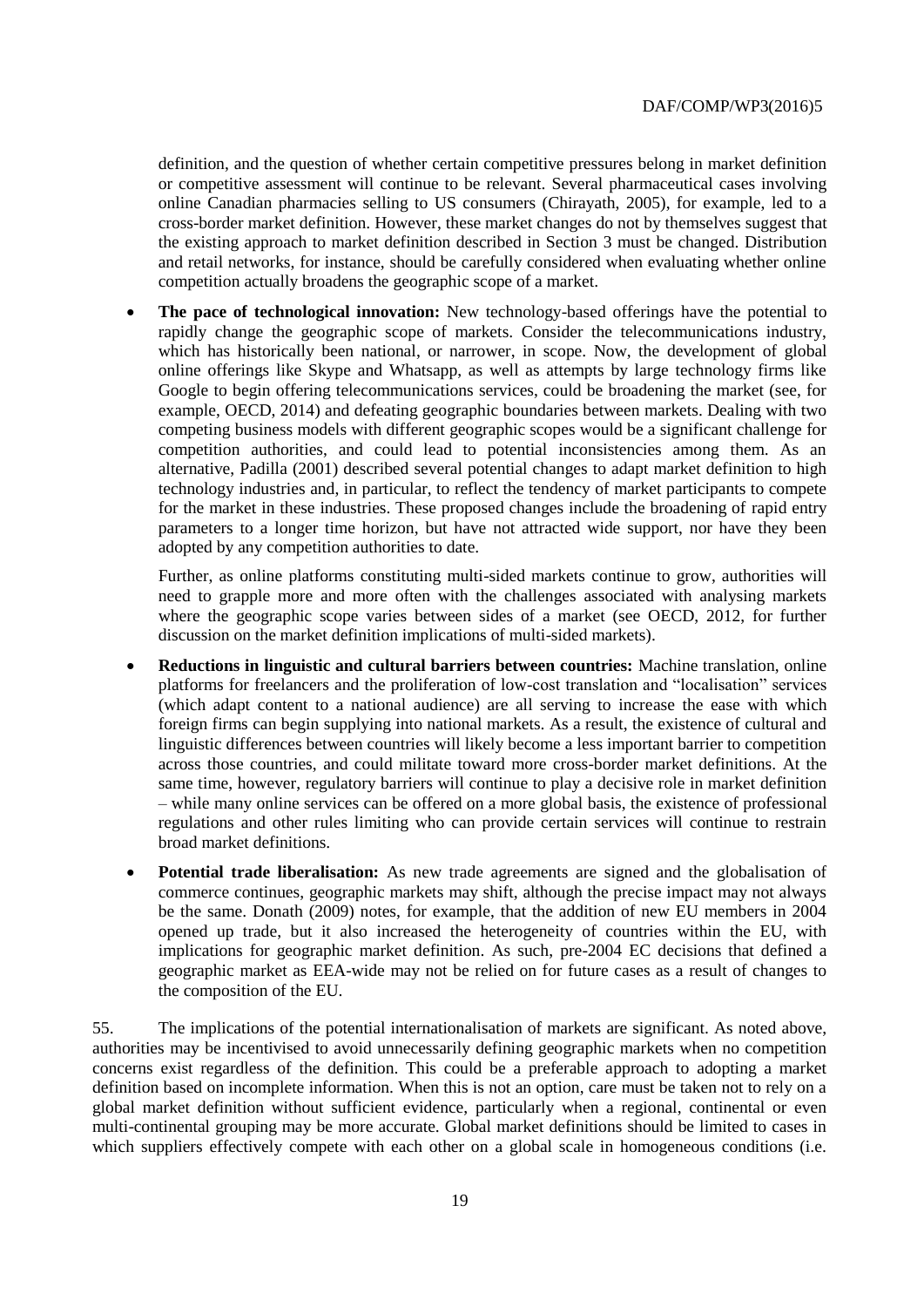cases in which no sub-global monopolist could profitably impose a SSNIP), as appears to have been the case for example with the sophisticated software at issue in *Oracle.* 

56. The risks of an inaccurate global market definition are significant. It could lead to a much more permissive approach to mergers and major challenges with the design as well as enforceability of remedies, which, it could be argued, should match the defined geographic scope of a market. In addition, inconsistencies across jurisdictions could contribute to market participant uncertainty and enforcement challenges.

57. In contrast to the trends mentioned above which suggest markets will become more international, data analytics and other technologies could allow service providers to increasingly tailor their offerings and prices to customers on a granular level, including on the basis of their location. Price discrimination – a relatively straightforward indication of geographic market definition – could thus become easier to implement for firms. Geo-coding of online users can, for instance, allow service providers to differentiate consumers (as with Netflix and other content providers) or advertising targets (as with Google ad targeting – see Ratliff and Rubenfeld, 2010). The national scope of media licensing agreements observed in *Sony/BMG* also shows no signs of disappearing, meaning that national borders may persist despite the global nature of internet services.

## <span id="page-19-0"></span>*4.3 Access to data and other evidence*

58. Another significant emerging challenge for geographic market definition, particularly in light of the potential increasing frequency of cases with a possible cross-border scope, is the accessibility of data and other evidence. The information request powers of competition authorities generally stop at national borders, even if the markets they are examining do not. The practical impacts can be significant – for example, in *Arsenal/DSP*, the EC did not have sufficient data from Chinese suppliers to construct marketlevel prices for Asia, which would have been used for comparison with US and EU data in geographic market definition (Donath, 2009). It is also difficult for authorities to evaluate the relevance of the international data and evidence that they lack – even in cases where domestic market share is high, for example, foreign producers could still represent a significant source of competitive pressure and limit a SSNIP. Thus authorities must be able to provide context to a market share figure to evaluate whether a high domestic market share is more the result of historical factors rather than insulation from competitive pressure.

59. Given the potential reticence of foreign suppliers to willingly share information with a competition authority, international co-operation between authorities is essential to provide them with the evidence they need in markets with a potential cross-border scope. And this co-operation should extend beyond simple information sharing, to the sharing of past experience in markets with which a given national authority may have had limited experience. The OECD has hosted several discussions on the subject of international co-operation among competition authorities, including with respect to information sharing and avoiding inconsistencies.<sup>7</sup>

## <span id="page-19-1"></span>**5. Conclusion**

60. Geographic market definition is an important and challenging exercise that defies cursory analysis. While all of the evidence described in this paper is relevant for geographic market definition, it may also be relevant for a competitive assessment, and it is not always clear whether competition authorities should choose to consider evidence in one or the other, or in both. They may opt to defer more ambiguous pieces of evidence to the weighing process of the competitive assessment and, in cases where no competitive concerns exist, bypass geographic market definition altogether.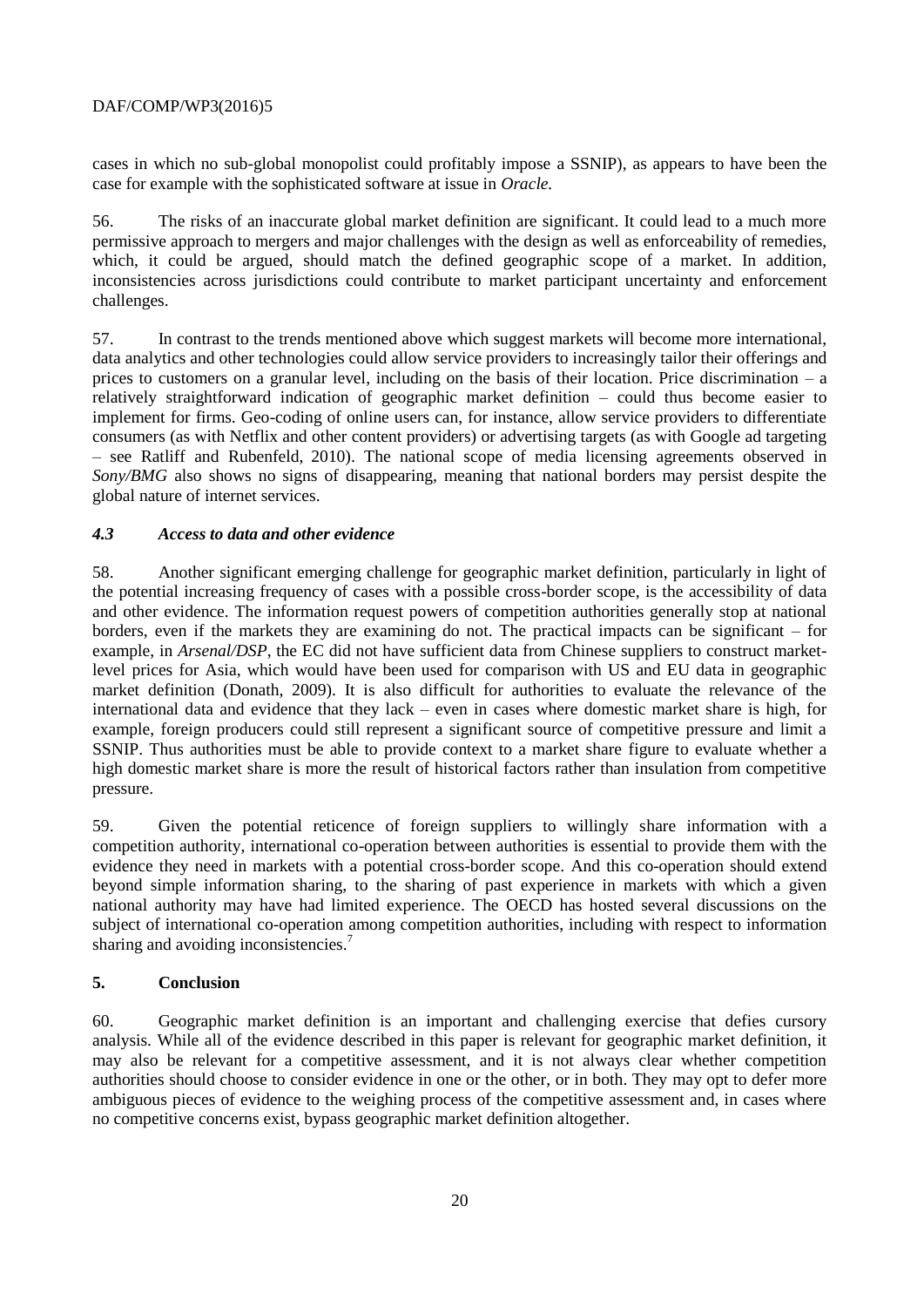61. The range of evidence that must be considered when assessing the potential cross-border scope of markets is wide. Significant price differences across countries may point to heterogeneity in competitive conditions, and therefore a narrower market definition. Pricing data must be used with caution, however, since there are several shortfalls to pricing-based analyses, including vulnerability to common trends, breaks in statistical relationships and time lags. The existence of price discrimination is a particularly helpful indicator of geographic market scope that avoids some of these shortfalls, but potential (rather than actual) price discrimination should be approached with caution.

62. The consideration of import flows, both in terms of their magnitude and responsiveness to changes in conditions in a market, can also be relevant but require careful analysis. The presence of imports in a country should not, for instance, immediately lead to a broader than national market definition. Further, the consideration of potential increases to imports in response to a SSNIP is viewed sceptically by some competition authorities.

63. In light of the complexities and criticisms inherent in the use of pricing and import data, competition authorities and practitioners should carefully consider ancillary evidence as well. While they may not be determinative on their own, product characteristics, transport costs, regulatory and trade barriers, consumer preferences and market dynamics play a role in shaping the geographic scope of a market.

64. New challenges may emerge in future market definition exercises. In particular, there are variations in the treatment of foreign competition in merger assessment guidelines across jurisdictions. Although it appears that these variations have not led to substantially different decisions across jurisdictions, they may create uncertainty. Competition authorities should also remain vigilant to the fact that an overly expansive (or unnecessary) geographic market definition could impact future merger cases, and could undermine the efficacy of remedies. This risk is particularly pronounced given current market trends, which could indicate an increase in global market definitions (or at least claims of global markets from notifying parties). As a result, authorities should use caution, take in all the available evidence and, wherever possible, co-operate with each other when defining geographic markets.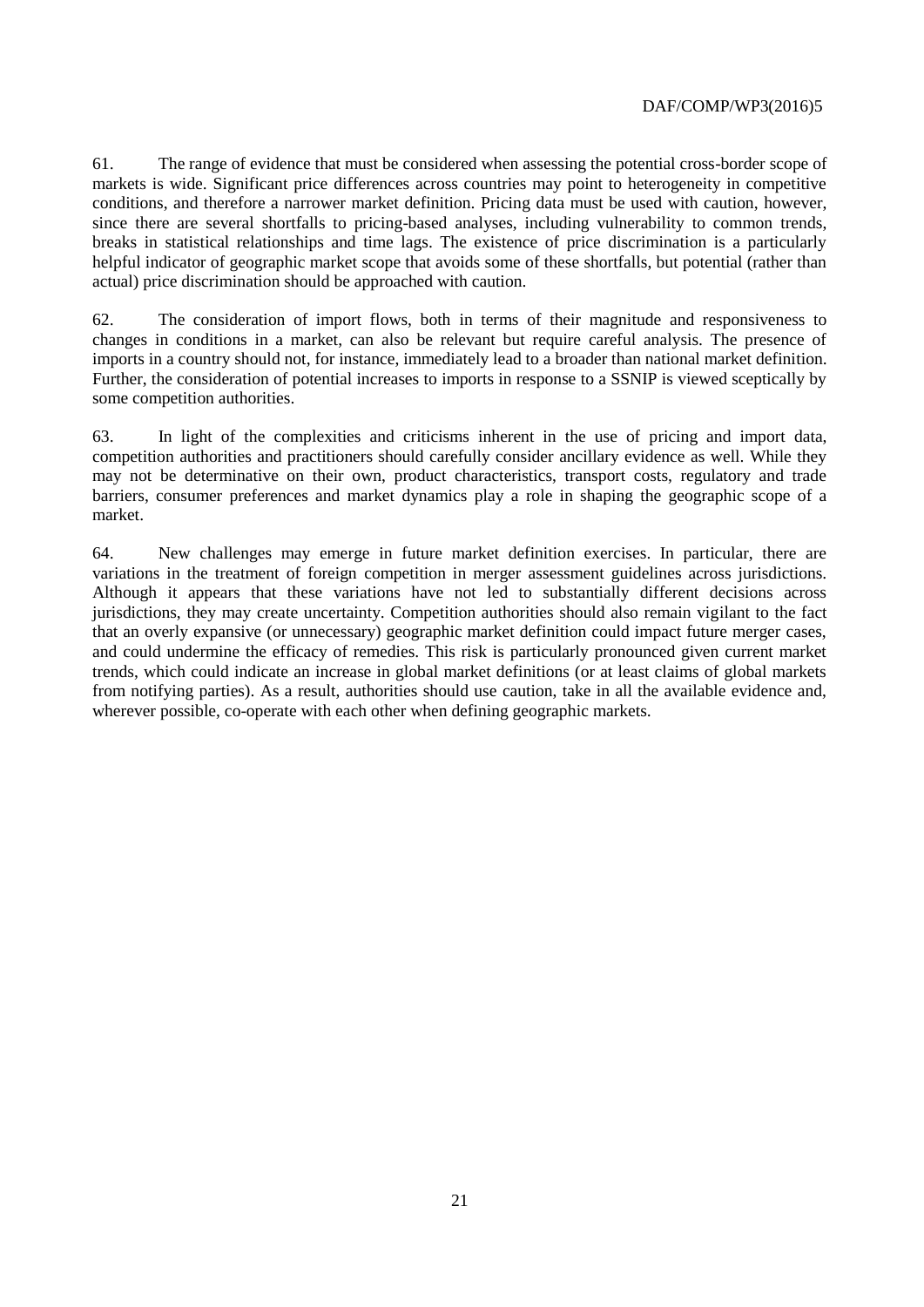## <span id="page-21-0"></span>**ENDNOTES**

|<br>|<br>| It is crucial that the price increase be considered relative to the competitive price level, which may or may not be the same as the current price. Considering only current price levels is referred to as the "cellophane fallacy", in reference to a case related to plastic wrap prices. In that case, the US Supreme Court ruled in favour of a broad product market definition given the presence of substitutes that would constrain a price increase for plastic wrap, without recognising that market power in the plastic wrap market had already allowed the firm in question to raise prices above a competitive level. Only at the inflated prices were the other substitutes able to restrain price increases. See OECD, 2012, p. 40 for further details.

- 2 Supra note 1.
- <sup>3</sup> Even if indirectly through chains of substitution, as explored in Section 3.3 below. The near-term potential for additional imports, discussed in the following section, must also be considered.
- <sup>4</sup> Note that this section discusses supply substitution by firms that are already producing the same, or a very similar, product, whether within the country in question or not. This is distinct from the concept of potential competition, which refers to the emergence of competition from firms not previously producing the product or anything similar. Potential competition is not considered in geographic market competition. See Padilla (2001) for further discussion on this subject.
- 5 "Firms that are not current producers in a relevant market, but that would very likely provide rapid supply responses with direct competitive impact in the event of a SSNIP, without incurring significant sunk costs…" (US Horizontal Merger Guidelines, pp. 15-16)
- 6 See Fletcher and Lyons, 2016, pp. 49, 60, for further discussion of the EC's approach in this case.
- 7 For more information, please visit [http://www.oecd.org/competition/internationalco](http://www.oecd.org/competition/internationalco-operationandcompetition.htm)[operationandcompetition.htm.](http://www.oecd.org/competition/internationalco-operationandcompetition.htm)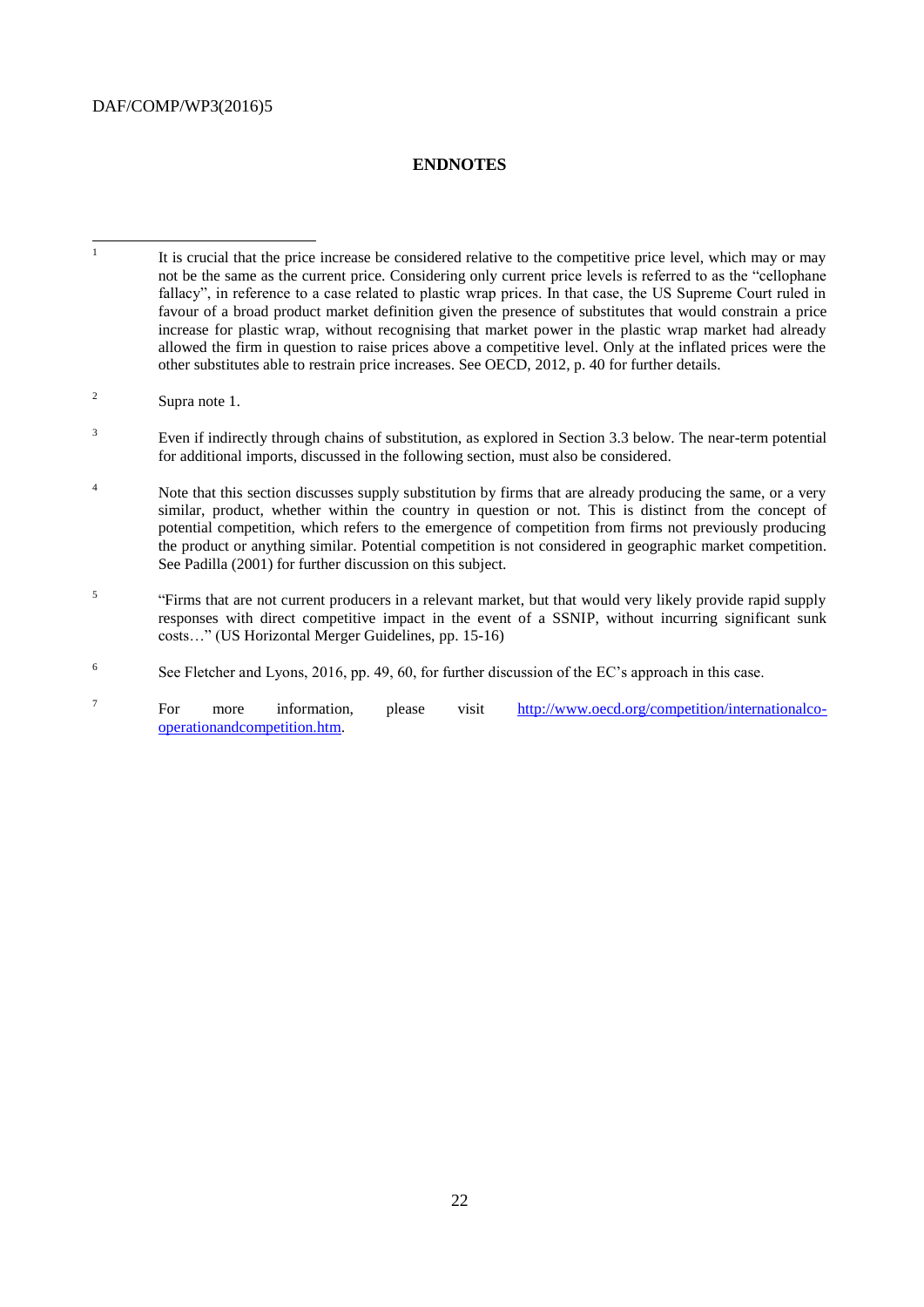## <span id="page-22-0"></span>**CASES CITED**

### <span id="page-22-1"></span>**European Commission Decisions:**

- Arjowiggins/ M-real Zanders Reflex (2008), Case No. COMP/M.4513.
- *Arsenal/DSP* (2008), Case No. Case No COMP/M.5153.
- *Ball/Rexam* (2016), Case No. COMP/M.7567.
- *Chiquita Brands International/Fyffes* (2008), Case No. COMP/M.7220.
- *CMA CGM/OPDR* (2004), Case No. COMP/M.7523.
- *Flat Glass* (2007), Case No. COMP/39165.
- *Friesland Foods/Campina*(2009), Case No. COMP/M.5046.
- *GALP Energia/ExxonMobil Iberia* (2008), Case No. COMP/M.5005.
- *Glencore/Xstrata* (2012)*,* Case No. COMP/M.6541.
- *Google/Doubleclick* (2004), Case No. COMP/M.4731.
- *Michelin* (2002), Case No. COMP/E-2/36.041/PO, OJ L143/1.
- *Nestlé/Perrier* (1992), Case No. COMP/M.190.
- *Outokumpu/Norzink* (2001), Case No. COMP/M.2348.
- *Outokumpu/Inoxum* (2004), Case No. COMP/M.6471.
- *Panasonic/Sanyo* (2009), Case No. COMP/M.5421.
- *Sony/BMG* (2004), Case No. COMP/M.3333.
- *SSAB/Rautaruukki* (2014), Case No. COMP/M.7155.
- *United Brands Company and United Brands Continentaal BV v Commission of the European Communities* - Chiquita Bananas (1978), Case 27/76 [European Court Judgment]
- *Volvo/Scania* (2000), Case No. COMP/M.1672.
- Western Digital Ireland/Viviti Technologies (2011), Case No. COMP/M. 6203.

#### <span id="page-22-2"></span>**Japan Decisions:**

*Nippon Steel Corporation/ Sumitomo Metal Industries* – see Bibliography, JFTC, 2012.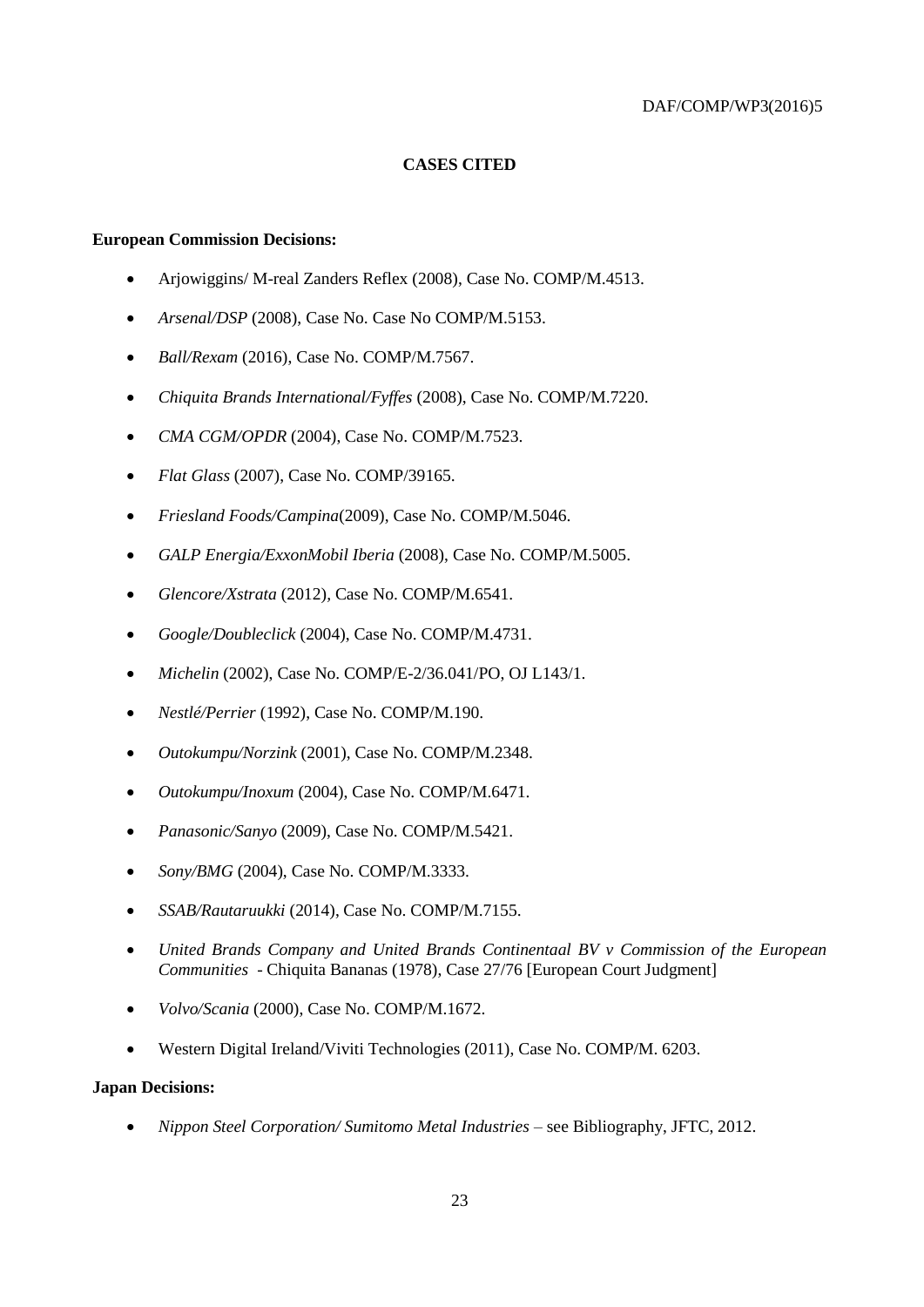## <span id="page-23-0"></span>**UK Decisions**

- *Arcelor SA/Corus Group plc:* A report on the acquisition by Arcelor SA of part of Corus Group plc's UK hot rolled steel sheet piling business, United Kingdom Competition Commission (2005), [http://webarchive.nationalarchives.gov.uk/20140402141250/http://www.competition](http://webarchive.nationalarchives.gov.uk/20140402141250/http:/www.competition-commission.org.uk/assets/competitioncommission/docs/pdf/non-inquiry/rep_pub/reports/2005/fulltext/498.pdf)[commission.org.uk/assets/competitioncommission/docs/pdf/non](http://webarchive.nationalarchives.gov.uk/20140402141250/http:/www.competition-commission.org.uk/assets/competitioncommission/docs/pdf/non-inquiry/rep_pub/reports/2005/fulltext/498.pdf) $inquiry/rep$  pub/reports/2005/fulltext/498.pdf, and Appendix C: [http://webarchive.nationalarchives.gov.uk/20140402141250/http://www.competition](http://webarchive.nationalarchives.gov.uk/20140402141250/http:/www.competition-commission.org.uk/assets/competitioncommission/docs/pdf/non-inquiry/rep_pub/reports/2005/fulltext/498ac.pdf)[commission.org.uk/assets/competitioncommission/docs/pdf/non](http://webarchive.nationalarchives.gov.uk/20140402141250/http:/www.competition-commission.org.uk/assets/competitioncommission/docs/pdf/non-inquiry/rep_pub/reports/2005/fulltext/498ac.pdf)[inquiry/rep\\_pub/reports/2005/fulltext/498ac.pdf.](http://webarchive.nationalarchives.gov.uk/20140402141250/http:/www.competition-commission.org.uk/assets/competitioncommission/docs/pdf/non-inquiry/rep_pub/reports/2005/fulltext/498ac.pdf)
- *Game Group/Games Station:* Game Group PLC and Games Station Limited: A report on the completed acquisition by Game Group PLC of Games Station Limited, United Kingdom Competition Commission Commission (2008), [http://webarchive.nationalarchives.gov.uk/20140402141250/http://www.competition](http://webarchive.nationalarchives.gov.uk/20140402141250/http:/www.competition-commission.org.uk/assets/competitioncommission/docs/pdf/non-inquiry/rep_pub/reports/2008/fulltext/536.pdf)[commission.org.uk/assets/competitioncommission/docs/pdf/non](http://webarchive.nationalarchives.gov.uk/20140402141250/http:/www.competition-commission.org.uk/assets/competitioncommission/docs/pdf/non-inquiry/rep_pub/reports/2008/fulltext/536.pdf)[inquiry/rep\\_pub/reports/2008/fulltext/536.pdf](http://webarchive.nationalarchives.gov.uk/20140402141250/http:/www.competition-commission.org.uk/assets/competitioncommission/docs/pdf/non-inquiry/rep_pub/reports/2008/fulltext/536.pdf)

### <span id="page-23-1"></span>**US Complaints/Decisions:**

- *Advocate Health Care:* Federal Trade Commission et al v. Advocate Health Care Network et al*,*  No. 1:15-cv-11473 (Northern District of Illinois 15 July 2016).
	- See also, Amicus Brief Submitted by Thirty-Three Economists in Support of the FTC And State of Illinois and Seeking Reversal of The District Court Ruling in: *Federal Trade Commission et al v. Advocate Health Care et al*, No. 16-2492, Document 61, filed 22 July 2016 *(US* 7<sup>th</sup> Cir.).
- *Anheuser-Busch:* United States v. Anheuser-Busch InBev SA/NV (2013), United States Department of Justice Complaint Case No. 1:113-cv-00127.
- *Country Lake Foods:* United States v. Country Lake Foods, Inc. (1990), 754 F. Supp. 669, 672 n.2 (D. Minn.. 1 June 1990),
- *Dow Chemical:* Federal Trade Commission v. The Dow Chemical Company (2009), FTC Complaint, Docket No. C-4243.
- *Eastman Kodak:* United States of America v. Eastman Kodak Co., Docket No. 94-6190, 1364 *(*US 2nd Cir. 4 August 1995).
- *Office Depot, Inc./OfficeMax –* see Bibliography, US FTC, 2013.
- *Oracle:* United States of America v. Oracle Corporation (20014), No C 04-0807 VRW (D.D.C. 9 September 2004)
- *Pabst:* United States v. Pabst Brewing Co. (1966), 384 US 546*.*
- *Staples/Office Depot:* Federal Trade Commission v. Staples/Office Depot (2015), FTC Complaint, No. 15-cv-02115.
- *Sysco Corp./US Foods Inc.:* Federal Trade Commission et al v. Sysco Corporation et al, No. 1:2015cv00256(D.D.C. 23 June 2015).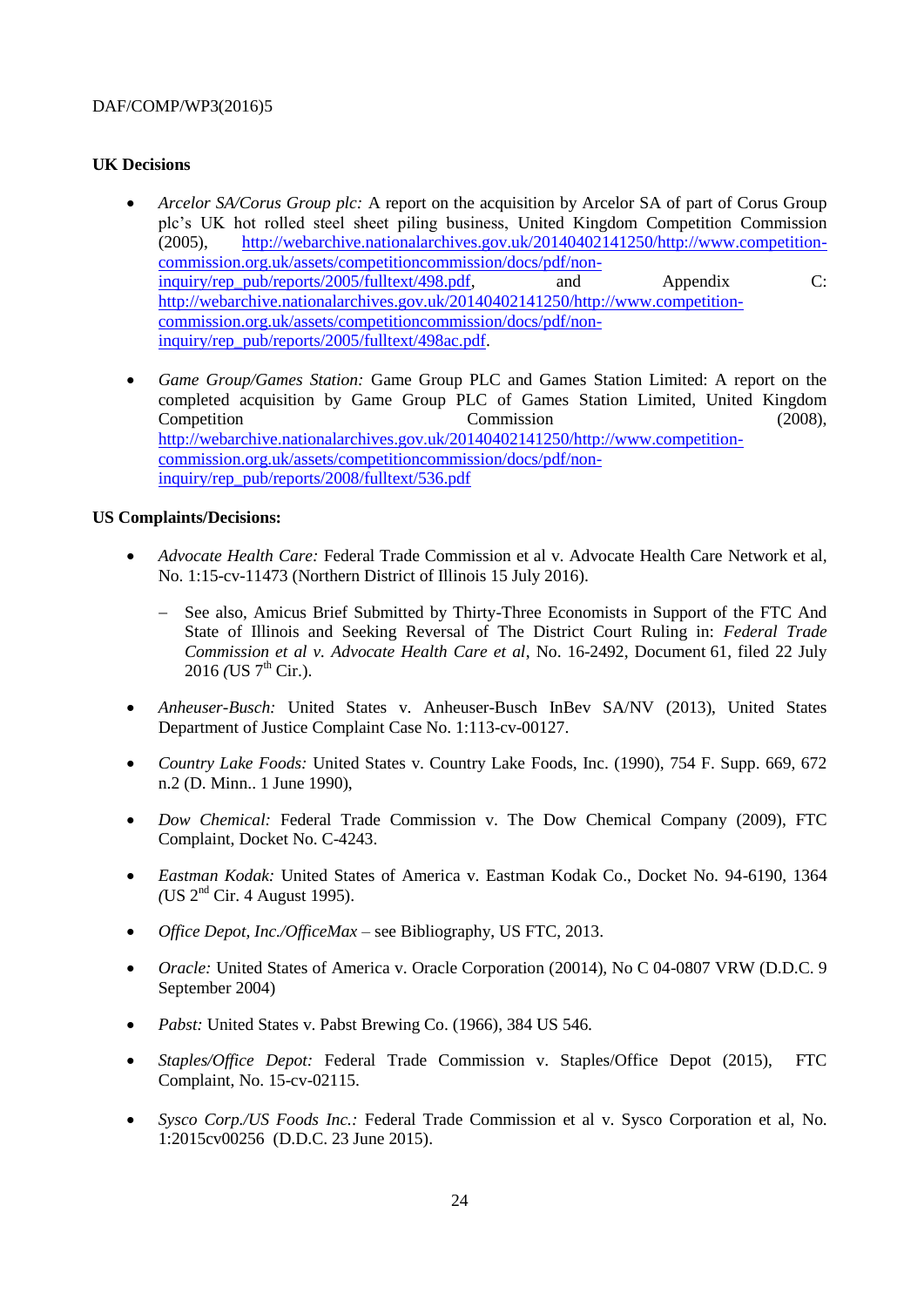#### <span id="page-24-0"></span>**REFERENCES**

- Aproskie, Jason and Siobhan Lynch (2012), *The Chain of Substitution in Market Definition: Pitfalls in Application,* [www.compcom.co.za/wp-content/uploads/2014/09/Aproskie-and-Lynch-Chain-of](http://www.compcom.co.za/wp-content/uploads/2014/09/Aproskie-and-Lynch-Chain-of-substitution-in-market-definition-Competition-Conference-2012.pdf)[substitution-in-market-definition-Competition-Conference-2012.pdf.](http://www.compcom.co.za/wp-content/uploads/2014/09/Aproskie-and-Lynch-Chain-of-substitution-in-market-definition-Competition-Conference-2012.pdf)
- Autorité de la concurrence française (2016), *The Autorité de la concurrence clears, subject to the divestiture of 6 stores in Paris and the Parisian region, the acquisition of the Darty company by the Fnac group, [www.autoritedelaconcurrence.fr/user/standard.php?id\\_rub=630&id\\_article=2823.](http://www.autoritedelaconcurrence.fr/user/standard.php?id_rub=630&id_article=2823)*
- Barns, Mitch (2016), "Global E-Commerce Becoming the Great Equalizer", *Forbes,*  [www.forbes.com/sites/greatspeculations/2016/01/20/global-e-commerce-becoming-the-great](http://www.forbes.com/sites/greatspeculations/2016/01/20/global-e-commerce-becoming-the-great-equalizer/#64b554825986)[equalizer/#64b554825986.](http://www.forbes.com/sites/greatspeculations/2016/01/20/global-e-commerce-becoming-the-great-equalizer/#64b554825986)
- Capps, Corey et al (2001), "The Silent Majority Fallacy of the Elzinga-Hogarty Criteria: A Critique and New Approach to Analyzing Hospital Mergers, *Nationa Bureau of Economic Research Working Paper,* No. 8216[, http://www.nber.org/papers/w8216.pdf.](http://www.nber.org/papers/w8216.pdf)
- Chirayath, Maryan (2005), "Oh Canada!: Antitrust Geographic Market Definition and the Reimportation of Prescription Drugs", *Boston College Law Review,* Vol. 56 (5:5), [http://lawdigitalcommons.bc.edu/cgi/viewcontent.cgi?article=2313&context=bclr.](http://lawdigitalcommons.bc.edu/cgi/viewcontent.cgi?article=2313&context=bclr)
- Coe, Patrick and David Krause (2008), "An Analysis of Price-Based Tests of Antitrust Market Delineation", *Journal of Competition Law & Economics,* Vol. 4(4), Oxford University Press, pp. 983-1007, [http://dx.doi.org/10.1093/joclec/nhn008.](http://dx.doi.org/10.1093/joclec/nhn008)
- Competition Bureau of Canada (2011), *Merger Enforcement Guidelines,*  [www.competitionbureau.gc.ca/eic/site/cb-bc.nsf/vwapj/cb-meg-2011-e.pdf/\\$FILE/cb-meg-2011-e.pdf.](http://www.competitionbureau.gc.ca/eic/site/cb-bc.nsf/vwapj/cb-meg-2011-e.pdf/$FILE/cb-meg-2011-e.pdf)
- Donath, Daniel (2009), "The use of pricing analysis for market definition purposes: the Arjowiggins/Mreal Zanders Reflex and Arsenal/DSP mergers", *Competition Policy Newsletter,*  [http://ec.europa.eu/competition/publications/cpn/2009\\_1\\_12.pdf.](http://ec.europa.eu/competition/publications/cpn/2009_1_12.pdf)
- Elzinga, Kenneth and Thomas Hogarty (1973), "The Problem of Geographic Market Delineation in Antimerger Suits", *Antitrust Bulletin,* Vol. 18 (45).
- Elzinga, Kenneth (1981), "Defining Geographic Market Boundaries", *Antitrust Bulletin,* Vol. 26 (739).
- European Commission Notice (1997), *Notice on the definition of relevant market for the purposes of Community competition law*, No. 372 /03.
- European Commission, Competition Directorate-General (2015), "Market definition in a globalised world", *Competition policy brief,* Issue 2015(12), [http://ec.europa.eu/competition/publications/cpb/2015/002\\_en.pdf.](http://ec.europa.eu/competition/publications/cpb/2015/002_en.pdf)
- Fletcher, A. and B. Lyons (2016), *Geographic Market Definition in European Commission Merger Control,* Centre for Competition Policy, Norwich, [http://ec.europa.eu/competition/publications/reports/study\\_gmd.pdf.](http://ec.europa.eu/competition/publications/reports/study_gmd.pdf)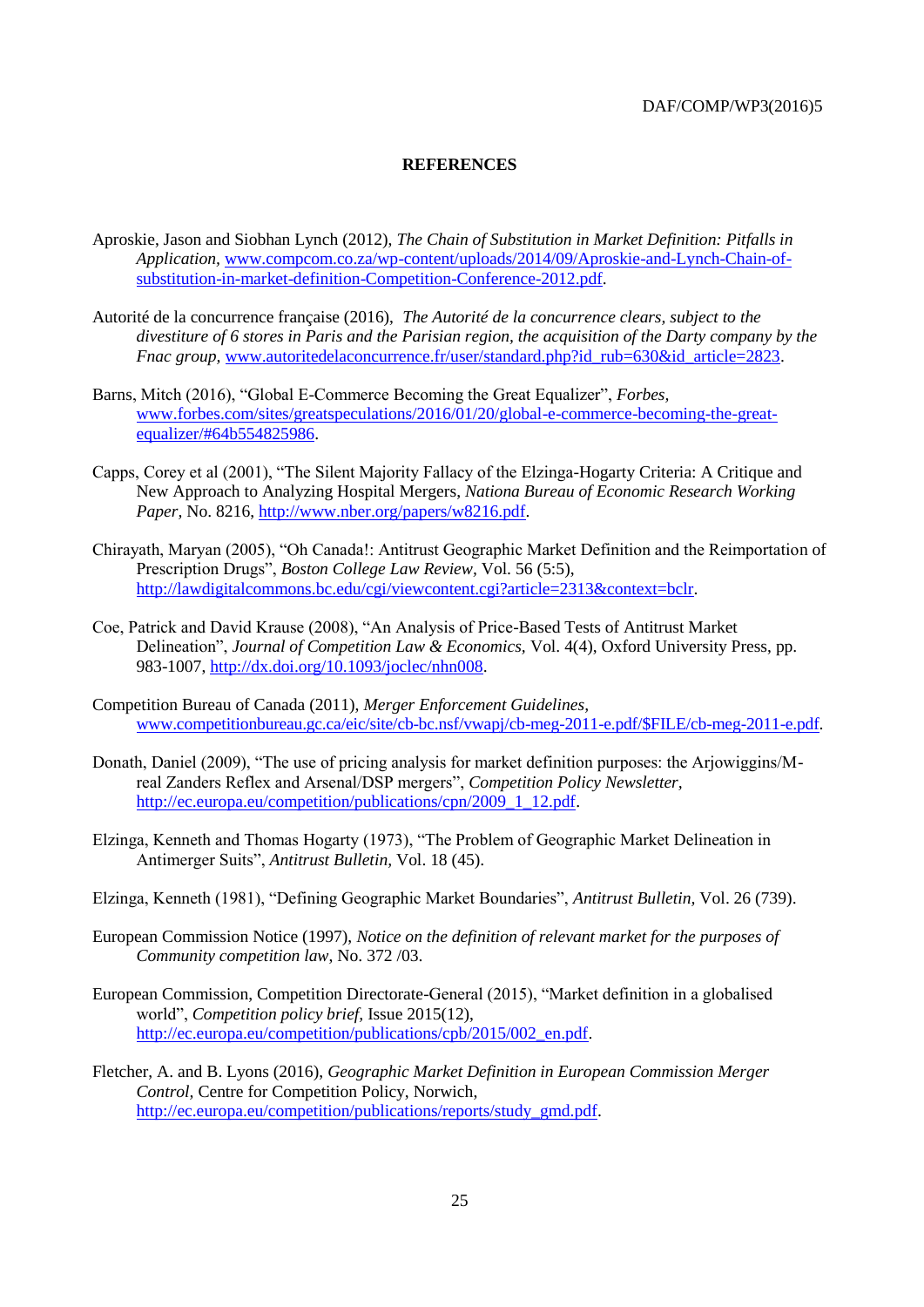- Frech III, H.E. et al (2004), "Elzinga-Hogarty Test and Alternative Approaches for Market Share Calculations in Hospital Markets", *Antitrust Law Journal,* No. 3 (71).
- Hausman, Jerry, Gregory Leonard and Christopher Vellturo (1996), "Market Definition Under Price Discrimination," *Antitrust Law Journal,* pp. 367-386.
- Hay, George, John Hilke and Philip Nelson (1988), "Geographic Market Definition in an International Context", *Chicago-Kent Law Review,* Vol. 64, [http://scholarship.kentlaw.iit.edu/cgi/viewcontent.cgi?article=2740&context=cklawreview.](http://scholarship.kentlaw.iit.edu/cgi/viewcontent.cgi?article=2740&context=cklawreview)
- ICN (2004), *ICN Report on Merger Guidelines, Chapter 2: Market Definition,*  [www.internationalcompetitionnetwork.org/uploads/library/doc562.pdf.](http://www.internationalcompetitionnetwork.org/uploads/library/doc562.pdf)
- Japan Fair Trade Commission (2012), *Major Business Combination Cases in Fiscal Year 2011.*
- Landes, William and Richard Posner (1980), "Market Power in Antitrust Cases", *Harvard Law Review,*  Vol. 94(5), [http://chicagounbound.uchicago.edu/cgi/viewcontent.cgi?article=2551&context=journal\\_articles.](http://chicagounbound.uchicago.edu/cgi/viewcontent.cgi?article=2551&context=journal_articles)
- Landes, William and Richard Posner (1981), "Market Power in Antitrust Cases", *Harvard Law Review,*  Vol. 94 (5)
- Langenfeld, James and Christopher Alexander (2013), "State Aid and Supply-Side Geographic Market Definition", *European State Aid Law Quarterly,* Vol. 362.
- Massey, Patrick (2000), "Market Definition and Market Power in Competition Analysis: Some Practical Issues", *The Economic and Social Review, Vol. 31(4),* pp.309-328, [https://core.ac.uk/download/files/153/7045375.pdf.](https://core.ac.uk/download/files/153/7045375.pdf)
- O'Brien, Daniel and Abraham Wickelgren (2003), "A Critical Analysis of Critical Loss Analysis", [www.ftc.gov/sites/default/files/documents/reports/critical-analysis-critical-loss](https://www.ftc.gov/sites/default/files/documents/reports/critical-analysis-critical-loss-analysis/wp254_0.pdf)[analysis/wp254\\_0.pdf.](https://www.ftc.gov/sites/default/files/documents/reports/critical-analysis-critical-loss-analysis/wp254_0.pdf)
- O'Brien, Michael (1985), "Foreign Competition in Relevant Geographic Markets: Antitrust Law in World Markets", *Northwestern Journal of International Law & Business,* Vol. 7(1), [http://scholarlycommons.law.northwestern.edu/cgi/viewcontent.cgi?article=1192&context=njilb.](http://scholarlycommons.law.northwestern.edu/cgi/viewcontent.cgi?article=1192&context=njilb)
- OECD (2009), *Policy Roundtables: Two-Sided Markets,*  [https://www.oecd.org/daf/competition/44445730.pdf.](https://www.oecd.org/daf/competition/44445730.pdf)
- OECD (2012), *Policy Roundtables: Market Definition,*  [www.oecd.org/daf/competition/Marketdefinition2012.pdf.](http://www.oecd.org/daf/competition/Marketdefinition2012.pdf)
- OECD (2014), *Defining the Relevant Market in Telecommunications,*  [www.oecd.org/daf/competition/Defining\\_Relevant\\_Market\\_in\\_Telecommunications\\_web.pdf.](https://www.oecd.org/daf/competition/Defining_Relevant_Market_in_Telecommunications_web.pdf)
- Padilla, Atilano Jorge (2001), "The Role of Supply-Side Substitution in the Definition of the Relevant Market in Merger Control", *A report for the European Commission.*
- Ratliff, James and Daniel Rubinfeld (2010), "Online Advertising: Defining Relevant Markets", *Journal of Competition Law and Economics,* Vol. 6(3), pp. 653-686.